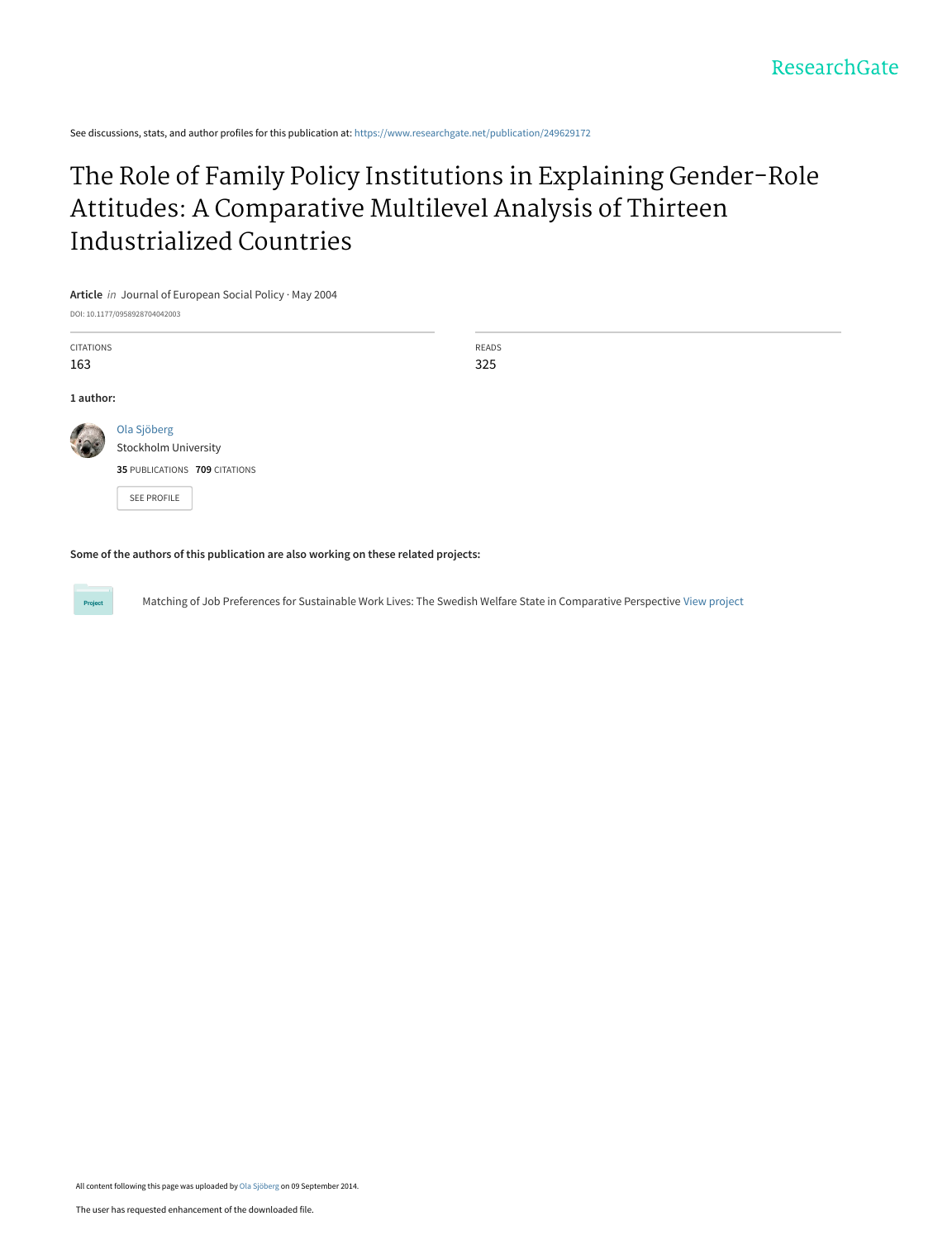# Journal of European Social Policy

http://esp.sagepub.com

## **Multilevel Analysis of Thirteen Industrialized Countries The Role of Family Policy Institutions in Explaining Gender-Role Attitudes: A Comparative**

DOI: 10.1177/0958928704042003 Journal of European Social Policy 2004; 14; 107 Ola Sjöberg

http://esp.sagepub.com/cgi/content/abstract/14/2/107 The online version of this article can be found at:

> Published by: **SSAGE Publications** http://www.sagepublications.com

**Additional services and information for Journal of European Social Policy can be found at:**

**Email Alerts:** <http://esp.sagepub.com/cgi/alerts>

**Subscriptions:** <http://esp.sagepub.com/subscriptions>

**Reprints:** <http://www.sagepub.com/journalsReprints.nav>

**Permissions:** <http://www.sagepub.com/journalsPermissions.nav>

<http://esp.sagepub.com/cgi/content/refs/14/2/107> SAGE Journals Online and HighWire Press platforms): **Citations** (this article cites 18 articles hosted on the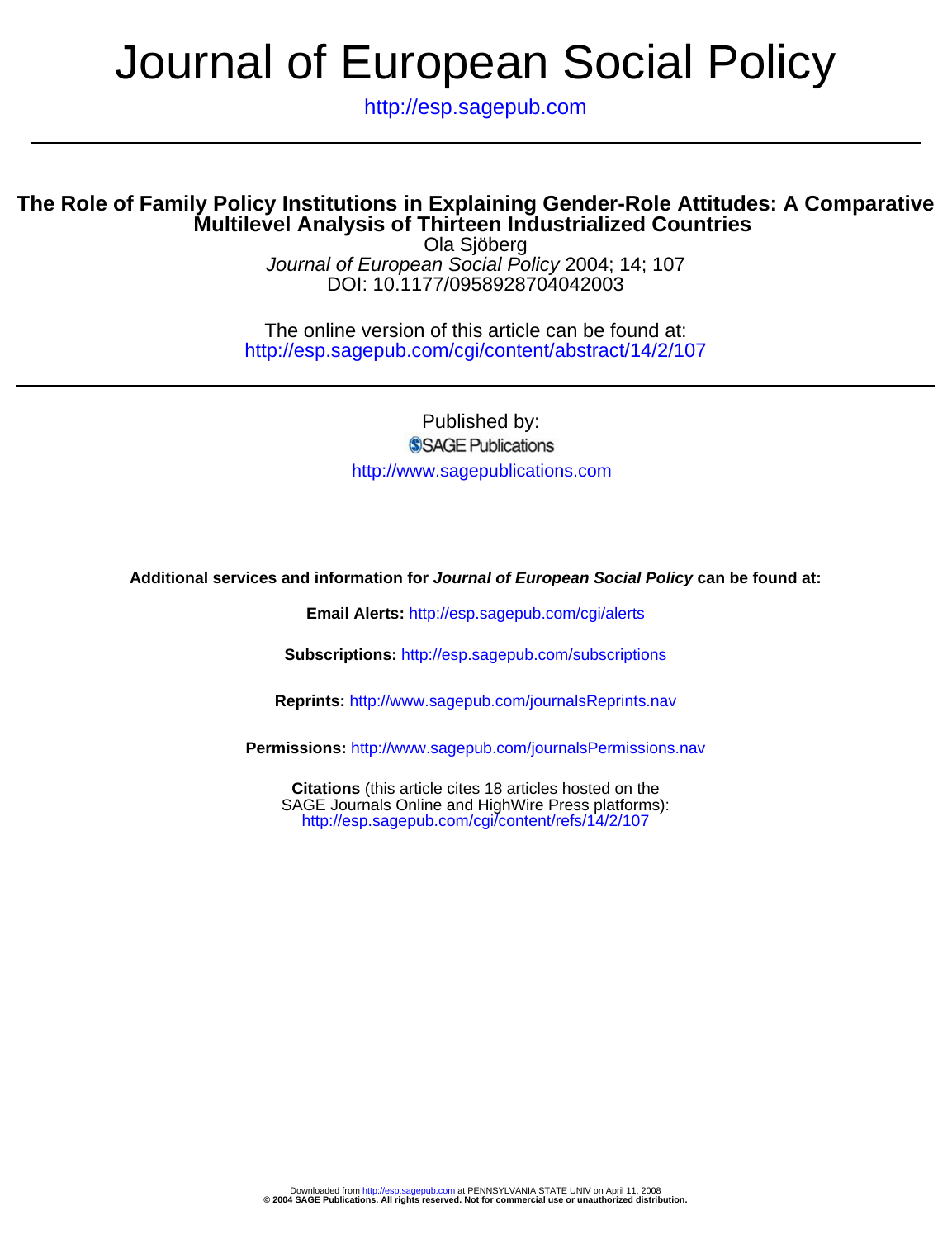# **The role of family policy institutions in explaining gender-role attitudes: a comparative multilevel analysis of thirteen industrialized countries**

**Ola Sjöberg**\*, *Stockholm University, Sweden*

**Summary** This article examines the role of institutionalized family policy in structuring attitudes towards female labour force participation in 13 industrialized countries. Two different perspectives on explaining the role of family policy institutions are distinguished. According to the first perspective, gender-role attitudes will differ cross-nationally according to the capacity of family policy institutions to reconcile work in the home with work in the paid labour force. According to the second perspective, institutions such as family policies can give rise to a certain collection of norms regarding the 'proper' role of women in society. Cross-national variation in family policies will, according to this perspective, have important implications for gender-role attitudes primarily because it will affect what is seen as normatively appropriate behaviour, rather then affecting the returns expected from alternative choices. The empirical analysis, using multilevel regression techniques on data from the International Social Survey Programme (ISSP), indicates that variations in family policy models can contribute significantly to our understanding of cross-national variations in gender-role attitudes. It is also shown that the way gender-role attitudes are measured and conceptualized can have important implications for how cross-national differences in these attitudes are explained.

**Key words** attitudes, family policy, gender, multilevel analysis

**Résumé** Cet article analyse le rôle de la politique familiale institutionnalisée dans la structuration des attitudes face à la participation des femmes au marché du travail dans 13 pays industrialisés. Nous distinguons deux perspectives différentes pour expliquer le rôle des institutions de la politique familiale. Selon la première, les attitudes différeront selon la capacité des institutions de la politique familiale à réconcilier le travail à la maison avec celui payé. Selon la seconde perspective, les institutions telles que la politique familiale peuvent faire émerger un certain nombre de normes concernant le rôle «approprié» de la femme en société. Les variations entre Etats dans les politiques familiales ont, selon cette perspective, d'importantes implications pour les attitudes en ce qui concerne le rôle lié au genre principalement parce que cela affecte ce qui est considéré normativement comme un comportement adéquat, plus qu'affectant les bénéfices attendus de choix alternatifs. Les analyses empiriques, utilisant des techniques de régression multi-niveaux à partir des données du Programme d'enquête social international montrent que les variations dans les modèles de politique familiale contribuent de manière significative à notre connaissance des variations entre pays. Nous montrons aussi que la manière dont les attitudes en ce qui concerne le rôle lié au genre sont conceptualisées et mesurées peut avoir des implications importantes dans l'explication des différences entre pays.

**© 2004 SAGE Publications. All rights reserved. Not for commercial use or unauthorized distribution.** Downloaded from<http://esp.sagepub.com>at PENNSYLVANIA STATE UNIV on April 11, 2008

<sup>\*</sup> Author to whom correspondence should be sent: Ola Sjöberg, Swedish Institute for Social Research, Stockholm University, 106 91 Stockholm, Sweden. [email: Ola.Sjoberg@sofi.su.se]

*Journal of European Social Policy* 0958-9287; Vol 14(2): 107–123; 042003 Copyright © [2004 SAGE Publications,](www.sagepublications.com) London, Thousand Oaks and New Delhi, DOI: 10.1177/0958928704042003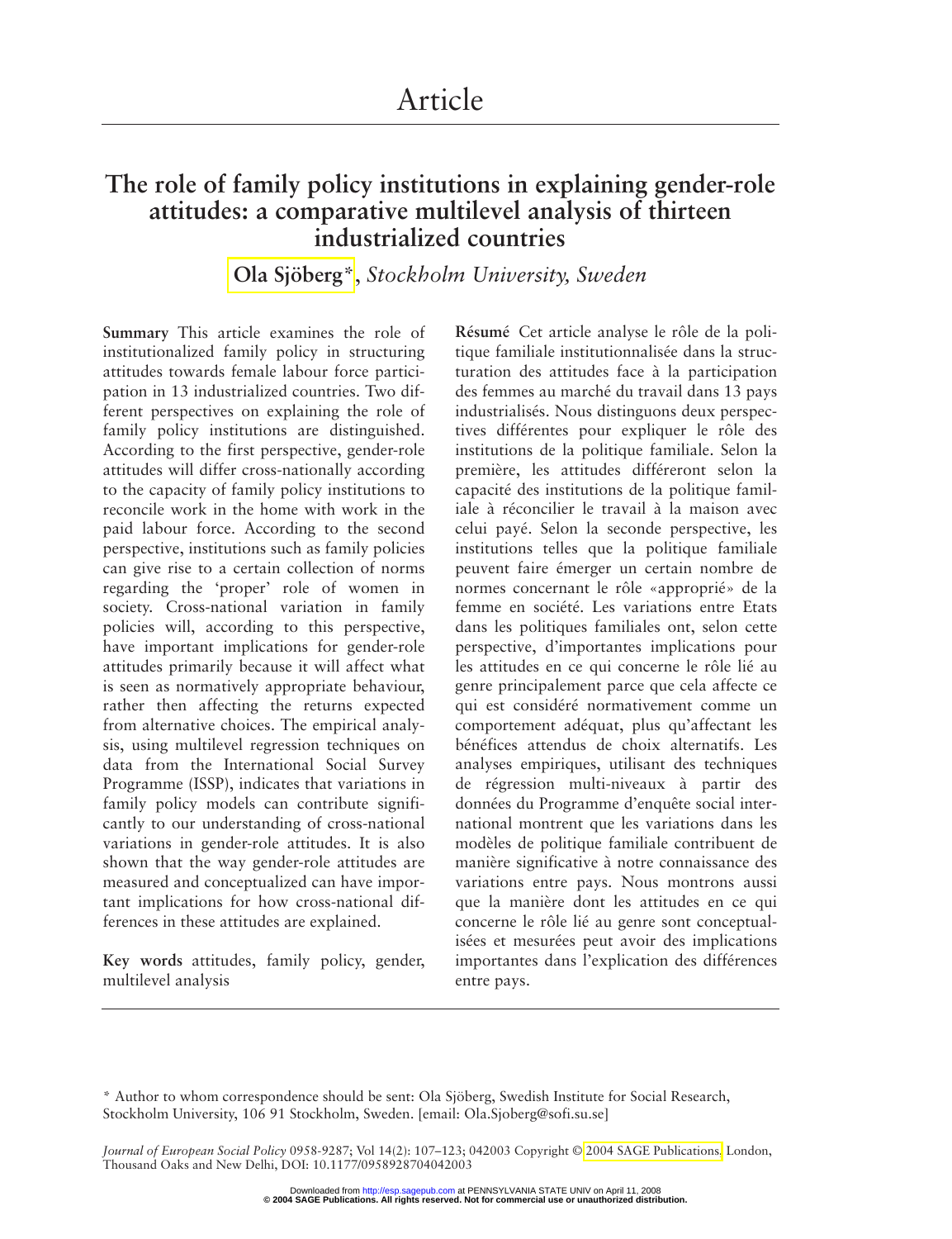#### **Introduction**

Traditional gender-roles have been increasingly contested during the postwar period. Perhaps the most important challenge to the traditional division of labour between men and women in the industrialized world is the increase in women's labour force participation. Parallel to this development, most countries have introduced family policy measures that not only have influenced the actual labour force participation of both women and men, but in their institutional arrangements also reflect normative views about the roles of women and men on the labour market and within the family sphere.

The changing nature of the social division of paid and unpaid work between men and women has brought traditional beliefs and orientations towards family and work into question. Although a number of studies have shown that there has been increasing acceptance of non-familial roles for women (see e.g. Thornton and Freedman, 1979; Cherlin and Walters, 1981; Dex, 1988; Lu and Mason, 1988; Scott et al., 1996), this development has also varied substantially between nations, and important differences still exist between countries regarding attitudes towards women's labour force participation (see e.g. Alwin et al., 1992; Scott et al., 1998; Knudsen and Wærness, 2001) as well as other aspects of women's' social roles (see e.g. Ester et al., 1994). However, few researchers have tried to explain these differences in a systematic way. In the analysis of cross-national differences in gender-role attitudes, a common strategy has been to estimate country-specific effects (for example by the use of country-dummies in multivariate analysis) which then have served as a basis for explaining these differences. Whereas this strategy can confirm (or reject) the existence of significant cross-national differences in attitudes and values, it does not provide much basis for explaining these differences. Since no attempt is made to specify the macro-level factors believed to be at work, the country-specific effects found are empty in the sense that the researcher is free to fill them with the content he or she desires.

The point of departure for this article is that in order to enhance our knowledge of the determinants of cross-national differences in attitudes and values, we need to start with a systematic conceptualization of the relevant institutional differences between countries as well as with theoretically informed hypotheses of how these differences might influence not only people's behaviour and life experiences but also, directly or indirectly, their attitudes and values. Against this background, the purpose of this article is to examine the role of one set of macro-social institutional structures, namely family policy institutions, in explaining cross-national patterns and differences in gender-role attitudes, and more specifically attitudes relating to female labour force participation

The conceptualization and measurement of family policy institutions is inspired by the work done by Korpi (2000), who has argued that family policy institutions can be characterized as mainly directed towards the support of either a nuclear family, especially one of the single-earner type, or as supporting (and enabling) married women's work and thus a dual-earner family. This characterization of family policy institutions is of particular interest when trying to understand cross-national differences in gender-role attitudes, since it reflects both the goals of major social and political actors and the extensiveness and character of institutionalized policies of potential importance for gender-roles. This understanding of institutionalized family policies will serve as a basis for discussing and formulating more precise hypotheses regarding cross-national differences in attitudes towards female labour force participation, which will subsequently be tested on 13 industrialized countries included in the 1994 International Social Survey Programme (ISSP) module 'Family and Changing Gender Roles II'.1 Analyses will be performed using multilevel regression, which is the most appropriate kind of multivariate technique when we have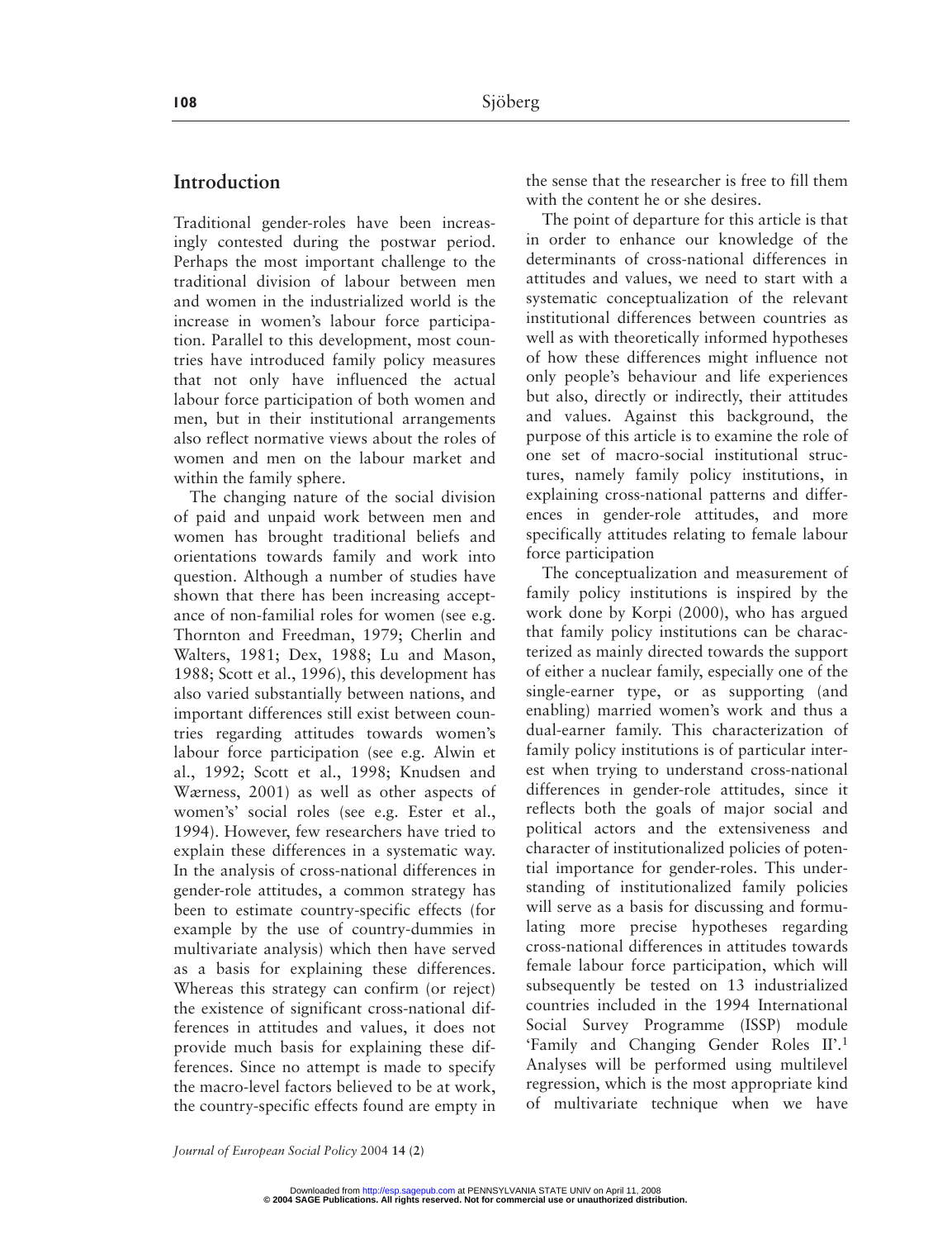reason to believe that the variation in the dependent variable (gender-role attitudes) arises from different levels of analysis (in this case between as well as within countries).

#### **Family policy institutions**

Different social actors have exercised central roles in creating institutions relating to social and family policy. Institutionalized religion, in the form of the Catholic Church and different Protestant churches, has historically been a powerful social force guiding people's lives, not least in the formation of norms and ideologies relating to the family. Both Protestant and Catholic thinking has established the ideal role for women in acting as faithful and supportive 'proper wives'. Hamilton (1984) notes the effect of Protestant thinking in assigning 'unprecedented ideological importance' to the home and the family, a domestic ideology which enabled working wives and mothers to be presented as unnatural and immoral (Hall, 1979). In a number of papal encyclicals the Catholic social doctrine has been formulated, a doctrine whose core is the principle of subsidiarity: the state should not engage in social problems before the family, the Church, and voluntary organizations have failed to solve these problems (Borchorst, 1994). According to this doctrine, the family is regarded as the basic social unit in society, and although female employment is not seen as altogether negative, women's family obligations are generally considered to take higher priority in the case of a conflict between maternal and extrafamilial obligations (Haller and Rosenmeyer, 1971). In essence, the Catholic social doctrine is opposed to public commitment to care for dependent persons. If the state and its institutions take over this responsibility, it will deprive the family of its functions. Above all, motherhood is praised as women's natural vocation.

Whereas both Catholic and Protestant ways of thinking have, at least partly, shared the same traditional ideal of family life, the

Catholic social doctrine has been more influential in terms of policy influences. This might in part be due to higher levels of secularization in countries dominated by Protestant churches (Schmidt, 1993), but above all it is due to the fact that the Catholic social doctrine has been the ideological foundation for most Christian Democratic parties in Europe (Borchorst, 1994). The importance of this doctrine is reflected in the dominance of a family policy model that presumes that the wife has the primary responsibility for caring and reproductive work within the family and only enters paid work on a temporary basis as a secondary worker. The gender asymmetries of the traditional family are seen as functionally complementary, and the nuclear family is seen as a social institution that should be protected from too much state intervention (Dahlström, 1989). The uninterrupted possession of power of Christian Democratic parties is not a necessary condition for sustaining the dominance of a family policy founded in the Catholic social doctrine. There is a substantial likelihood that a left-wing government in a Catholic environment would face major conflicts with the Catholic Church, and probably significant losses in popularity, if it were to try and address what are seen as imbalances between women and men in the labour market and within the family sphere (Schmidt, 1993).

The family policy model based on Catholic social doctrine is often contrasted with a model that encourages women's labour force participation and enables parents, men as well as women, to combine parenthood with paid work. Protestant-dominated nations, and above all those dominated by left-wing governments, have gradually come to regard gender equality as a condition for gender liberation, where gender liberation should be understood as the liberation of both women and men from traditional roles. This has manifested itself in policy measures that lessen the constraining effects of women's responsibilities in the family so as to enable work outside the home (Ferrarini, 2003). Moreover, historically Protestant nations dominated by left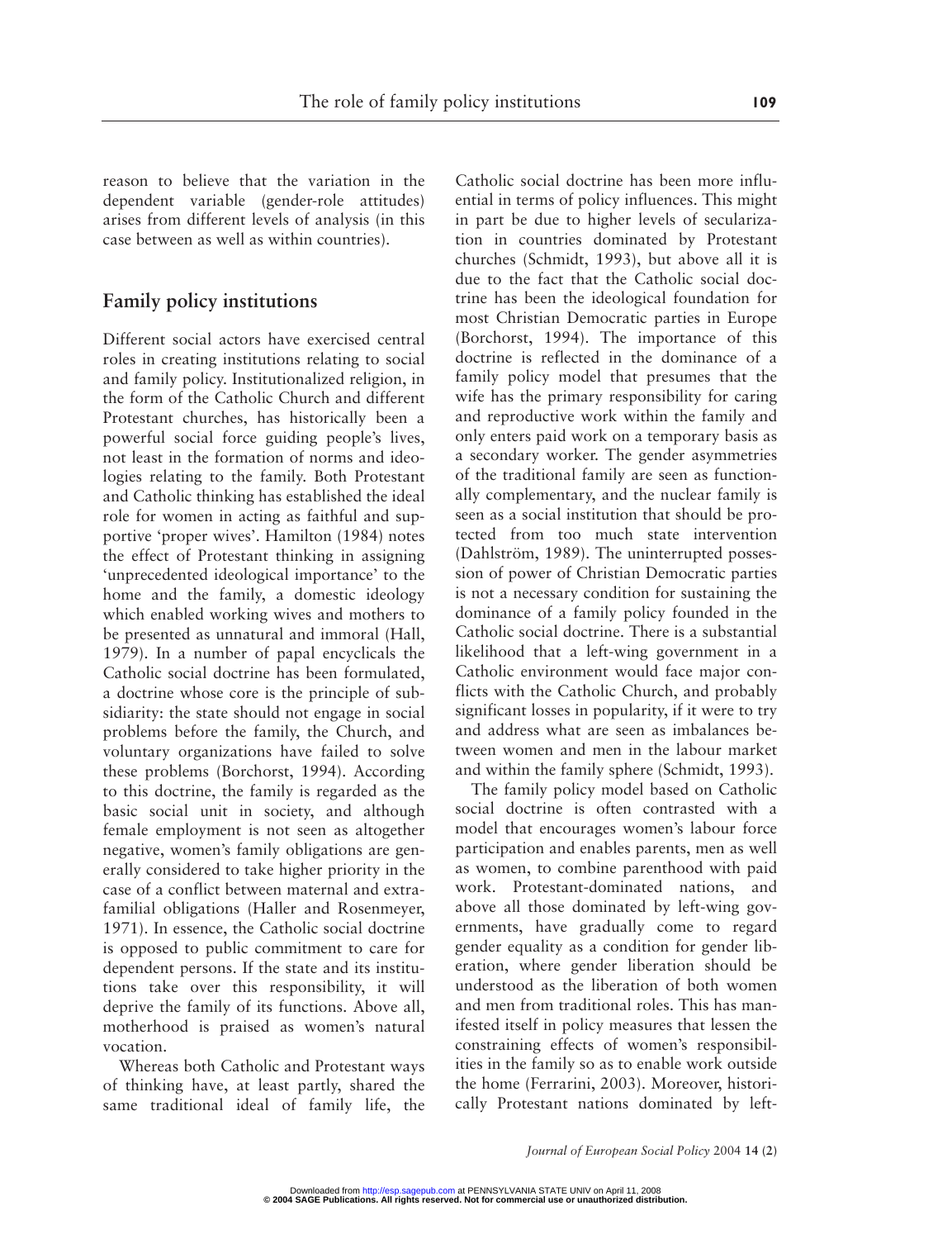wing governments (i.e. most Nordic countries) have also tended to give more weight to a full employment policy stance since the first oil crisis, a policy that has facilitated the integration of women into the labour force (Schmidt, 1993).

Korpi (2000) has distinguished between three ideal-typical models of gendered welfare state institutions of relevance to the above discussion.2 In this typology the distinction between paid and unpaid labour is of central importance, and institutionalized family policy measures are conceived in a two-dimensional space according to what consequences these measures have for the distribution of paid and unpaid work in the family and in society. More specifically, the categorization of social policy measures is based on whether a specified policy primarily contributes to the general support of a nuclear family (especially one of the single-earner type), or whether it is likely to enable and promote married women's work and thus a dual-earner family. Thus, the *general family support* model is based on the presumption that the wife has the primary responsibility for caring and reproductive work within the family and enters paid work on a temporary basis as a secondary earner. In contrast, the *dual-earner support* model encourages women's labour force participation by enabling parents, men as well as women, to combine parenthood with paid work and by attempting to create the conditions for a redistribution of caring work within the family. Countries where neither of the above two policy models is predominant would appear to have chosen to allow market forces to significantly shape gender relations, and these countries are consequently characterized as having a *market oriented* gender policy model.

In the analyses to come, the following indicators (see Appendix for a more detailed description thereof) are used to measure the level of support directed to a dual-earner family: the relative extent of public day-care services for the youngest children (0–2 years of age), of paid maternity and paternity leave, and of public home help to the elderly. These family policy measures aim to redistribute unpaid work within the family sphere to the paid public sector and/or to redistribute caring work within the family and therefore to allow for the more continuous labour force participation of mothers. As indicators of support directed to a nuclear or single-earner family, the following indicators are used: the levels of child allowances to children under majority age, family tax benefits to an economically non-active spouse and to children, child-care leave benefits, maternity grants, and public day-care services for somewhat older children (from 3 years up to school age). These family policy measures are either formally neutral as regards the labour force participation of women, or directly encourage women to stay at home to care for home and family and to enter paid work only on a temporary basis.

According to these indicators, especially Sweden and (to a somewhat lesser degree) Norway are characterized by high levels of dual-earner support (and medium levels of general family support). Countries characterized by having high levels of general family support (and medium levels of dual-earner support) are Italy, Germany, Austria, and the Netherlands. Australia, Canada, Great Britain, Ireland, Japan, New Zealand and the USA are characterized by having low levels of both dual-earner and general family support.3 However, within the group with this family policy model, Canada and Great Britain have family measures of a sort that makes these countries score relatively high on the dualearner support dimension.

#### **Family policy institutions and the opportunity structure of women**

How, then, can the conceptualization of family policy institutions outlined above help us to understand how orientations and attitudes towards female labour force participation are structured within and, above all, between countries? One way to think about family policy institutions is to consider them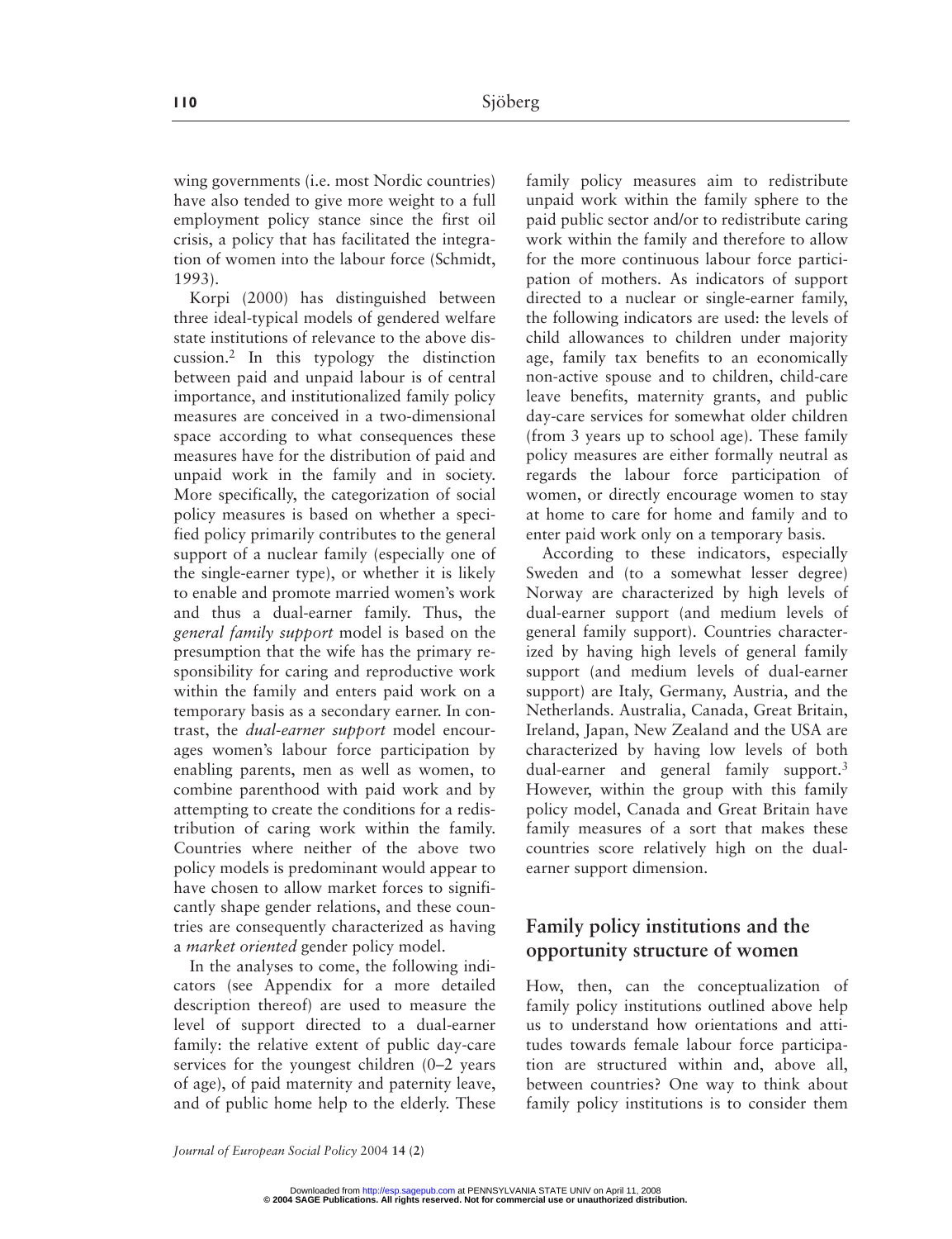as shaping the opportunity structure of individuals, and perhaps especially of women. It can be argued that demographic as well as social changes over the last several decades have changed the opportunity structure for women regarding participation in paid work (Davis and van den Oever, 1982; Gerson, 1986). Generally (or on average), the benefits of taking on a traditional women's role as homemaker have been decreasing while the opportunity costs, i.e. rewards available from alternatives, have been increasing (Mason et al., 1976; Norris, 1987). Moreover, declining fertility rates and decreased significance of the nuclear family suggests that a full-time role of motherhood is less feasible for women. This also implies that the economic security that used to be attached to the homemaker's role has declined and that many women have entered the labour market out of economic necessity. According to this perspective, differences in orientations and attitudes to labour market involvement among women can be understood in terms of available options and alternatives, as well as in terms of perceptions of the rewards and costs that are associated with these alternatives. The more options available to a woman, the more rewards she foregoes by maintaining the traditional homemaker role, and the more likely it is that she will reject the traditional homemaker role and express attitudes in support of more egalitarian gender-roles (Morgan and Walker, 1983).

One important determinant of the alternatives and options available to women and the rewards tied to these options is educational attainment. A high educational attainment increases women's employment options in terms of better potential access to psychologically rewarding jobs, and a more highly educated woman can often also command a higher market wage. Hence, since educational attainment is associated with both option availability and the rewards that are tied to market work options, it might be expected that women with higher formal education would hold more positive attitudes towards women's labour force participation. In contrast, less well-educated women, whose occupational qualifications often limit them to poorly paid or relative routine jobs, might value the possibility of concentrating on household and child care more highly, and so they might also hold more negative attitudes towards female labour force participation.

However, while education can be seen as one of the factors influencing the alternatives individuals face on the labour market, the other side of the coin is the extent to which women have the possibility to take advantage of these alternatives. The fundamental 'supplyside characteristics' that distinguish female workers – namely their primary responsibility for social reproduction – mean that their labour force participation to a large extent depends on their access to institutions (public or private) which can reconcile work inside the home and work in the paid labour force. Moreover, if women feel that employment is incompatible with being a good mother, they may feel considerable role-conflict and strain. Family policy institutions that reconcile women's work and family obligations have the potential in various degrees to abate this role-conflict.

Consequently, family policy institutions can be seen as means to ease the tension between paid work and the family obligations of women, and orientations towards labour force participation among women can consequently be regarded as being shaped by public policies that reconcile work inside the home and work in the paid labour force. Women who are supportive of sex role egalitarianism can therefore be expected to be those who have alternative rewards available to them, but also access to the institutional opportunities to take advantage of these rewards. Thus, it can be hypothesized that the effect of a given level of educational attainment will be larger in countries where family policies support and/or enable the labour force participation of women, i.e. in countries which score highly on the dual-earner support dimension of institutionalized family policies. Furthermore, since it is reasonable to assume that, in all coun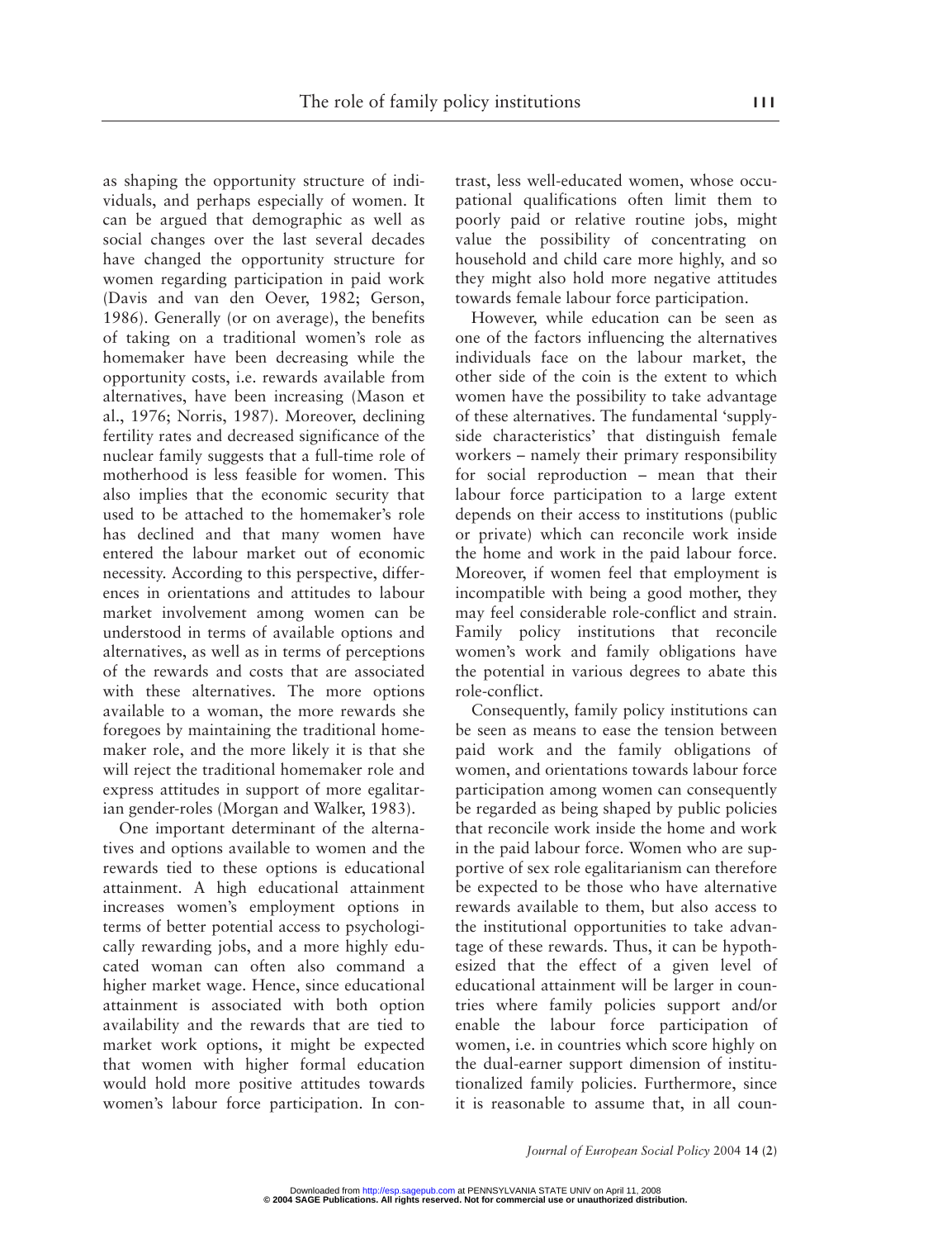tries, women who are more highly educated probably have greater access to, or greater opportunities to utilize, child-care facilities other than publicly provided ones (for example privately arranged) than less welleducated women, it can be hypothesized that the (cross-level) interaction effect between a high level of dual-earner support and education will be especially strong for less welleducated women.4

#### **Social norms and family policy institutions**

From the perspective focusing on the relationship between family policy institutions and gender-role attitudes outlined above, preferences were seen as exogenous and actors as instrumentally oriented towards the attainment of these preferences. It was hypothesized that over time the value assigned to labour market participation has increased and that the benefits following from adherence to the traditional homemaker role have decreased. The options and constraints individuals are facing, i.e. the prospects of taking advantage of these changed alternative costs, were then hypothesized to influence gender-role beliefs and orientations within and between countries.

However, an alternative way of looking at the role of family policy institutions in the context of gender-role beliefs and attitudes is to consider preferences to be, at least partly, endogenous to these institutions. In other words, these institutions might not only affect the strategic and rational calculations of individuals, but also their very preferences and beliefs. This does not imply that action cannot be, or is not, purposive, goal-oriented and rational, but rather that what an individual will see as 'rational action' is in itself socially constituted. 'Rational action' might not only mean the course of action that entails the greatest material gain, but also the course of action that is seen as most morally justifiable. Thus, without denying that human behaviour often is rational and purposive and that institutions provide the options and constraints which frame action, this perspective sees individuals as deeply embedded in a world of institutions that have the potential to affect their very identities, self-images and orientations towards the world (March and Olsen, 1984; 1989; Thelen and Steinmo, 1992; Rothstein, 1998).

Thus, institutions such as those structured through family policies can be understood as normative orders which influence and structure world views – in this context, views regarding the 'proper' role of women in society and the degree to which the participation of women in the labour market on equal terms with men is seen as something to be desired. As indicated earlier, cross-national differences in the institutional arrangements of family policies reflect fundamental differences in how major societal actors, such as the Church and political parties, have viewed and still view the 'proper' role of both men and women in the labour market as well as within the family sphere. For these actors, it is very cost-effective to invest their power resources in institutions that not only affect people's behaviour by influencing the relative costs and benefits of different courses of actions, but also have the potential to affect the internalized values that guide people's actions. Thus, the fact that institutions such as family policy can affect the prevailing norms in society and thus the very preferences that guide people's actions might not be only a side-effect of these institutions. It could also be considered to be part of a more or less deliberate strategy of societal actors to make the most of the power resources at their disposal.

Following this line of reasoning, it can be argued that countries where institutionalized family policies are directed towards the support of a dual-earner family have tended to support norms that involve the liberation of both women and men from traditional roles (alongside policies that have enabled both parents to participate in paid work). Similarly, it can be argued that countries where institutionalized family policies are directed towards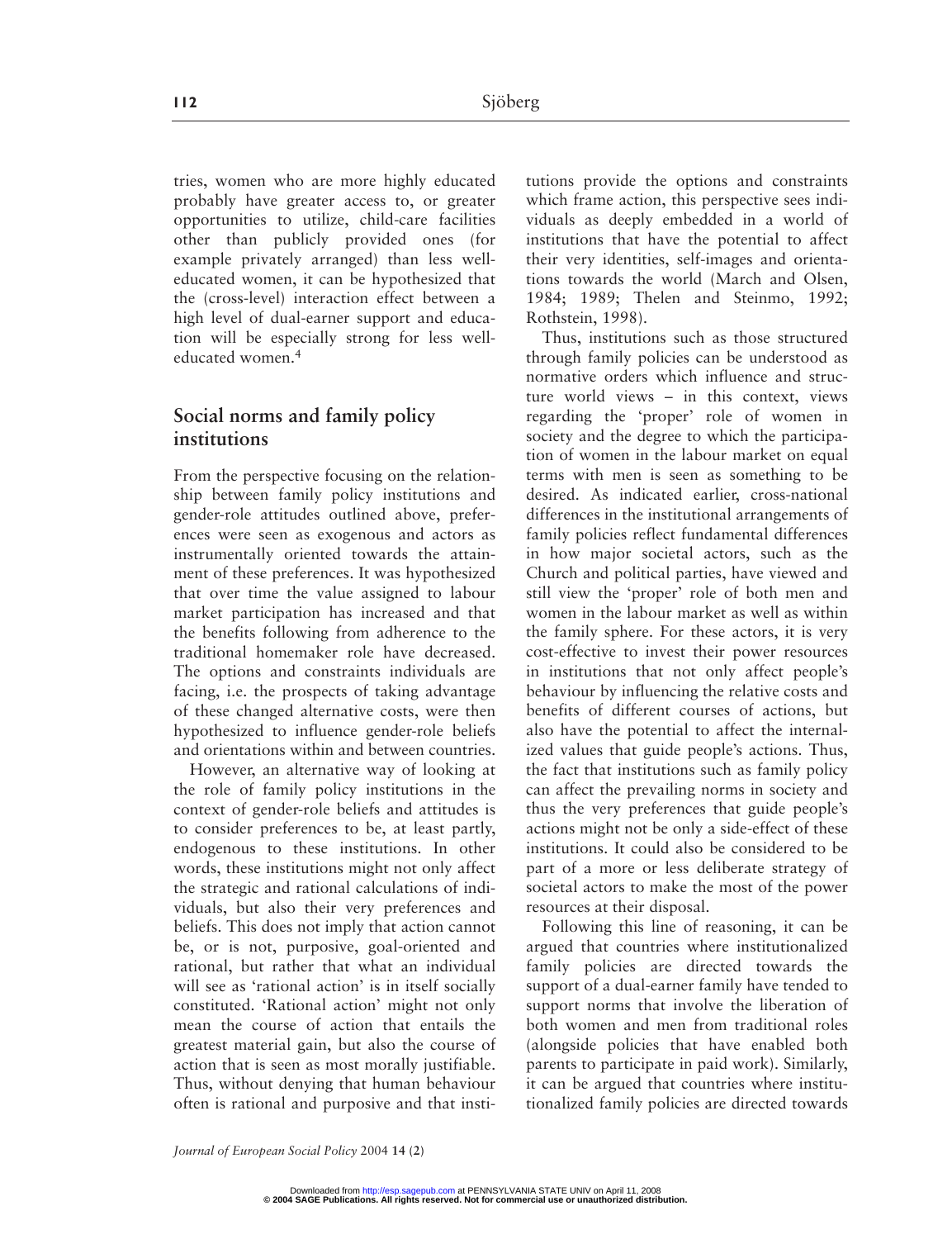the support of a single-earner family have also tended to favour norms in support of a nuclear family, primarily of a single-earner type. Also worth remembering is the fact that, since the different dimensions of family policy are measured on continuous scales, we also allow for the possibility of a country's existing family policies to reflect more or less contradictory norms in this area.

#### **Hypotheses, data and research strategy**

Based on the perspectives outlined above, two hypotheses regarding cross-national differences in attitudes to female labour force participation in relation to different family policy models can be formulated. First, it can be hypothesized that family policy institutions contain normative elements and expectations on the 'proper' role of men as well as women in society and in the family. This hypothesis implies that on the macro level (after taking into account compositional differences within countries), levels of policy support to a dualearner family will have a positive effect on attitudes towards female labour force participation, whereas level of support for a nuclear, single-earner family will have a negative effect on these attitudes. Second, it can be hypothesized that family policy institutions will influence how individuals, and perhaps above all women, perceive that they can take advantage of the options and alternatives open to them. This hypothesis implies the existence of a (cross-level) interaction effect between educational attainment and high levels of dualearner support, an interaction effect that will be especially strong among less well-educated respondents.

An important question when evaluating these hypotheses is whether gender-role attitudes and type and extent of institutionalized family policies are driven by the same underlying thrust, namely the rise in female employment, and whether any possible relationship between family policies and gender-role attitudes will therefore be spurious in nature.<sup>5</sup> All models testing the macro-level relationship between family policy models and gender-role attitudes will therefore contain a macro-level variable measuring the rate of female labour force participation. Furthermore, the models run on the sample consisting of women only will also contain variables that measure the respondent's labour force participation during different phases of the family life-cycle.<sup>6</sup>

These hypotheses will be tested on the 1994 International Social Survey Programme (ISSP) module 'Family and Changing Gender Roles II'. ISSP is an attempt to create a truly comparative data set on attitudes among the populations of industrialized countries (Davis and Jowell, 1989; Becker et al., 1990). The response rates for the countries included in this article vary from 55 percent in Germany and Great Britain to 77 percent in Australia, with a non-response rate found in the range between 25 to 35 percent in most countries. In all the following analyses, a weighting factor has been used to correct for possible deviations caused by the non-responses.7 All results reported refer to models run on the total sample (i.e. both women and men). In addition, all models have been run on a sample consisting of women only, and significant differences in results between the two samples will be commented upon in the text.<sup>8</sup>

For the purpose of examining cross-national variation in gender-role attitudes, multilevel analysis is particularly suited. This mode of analysis is a theoretically and statistically appropriate means of combining different levels of analysis (micro and macro) into a single framework (Snijders and Bosker, 1999). Particularly, multilevel analysis takes into account nested sources of variability, in this case individuals within countries. In this form of complex variability, where there is variability not only between individuals but also between countries, there is a considerable likelihood that wrong conclusions will be drawn if either of these sources of variability is not correctly assessed, as is often done by employing for example OLS-regression techniques.9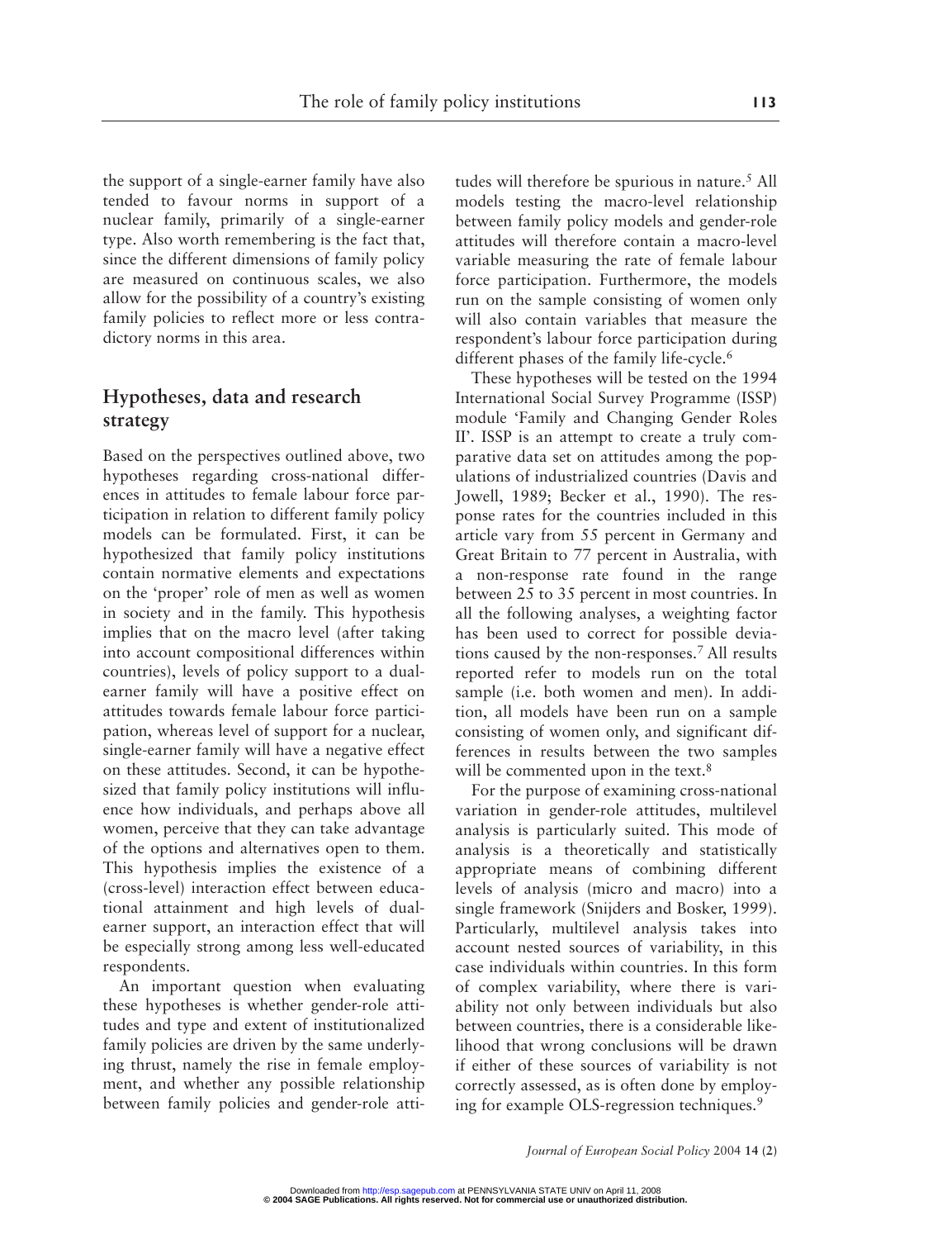The primary focus of this article is to explain variability in gender-role attitudes at the macro level in terms of differences in institutionalized family policies. However, in order to do this, variation at the micro level (i.e. between individuals) also needs to be taken into account. In the analyses that follow, age, sex, education, religiosity and the work experience of the respondent's mother are used as independent variables at the micro level. All these variables have in earlier research been shown to be of importance in accounting for the variation in attitudes towards female labour force participation between individuals. Education will be measured by a continuous varyiable ranging from 1 to 7.10 The reason for using a continuous variable to measure education, as opposed to the more common division into categories (primary, secondary and university education), is that in the multilevel analyses to come I want to test the random effect of education, and to specify the random effect of two educational variables would put much strain on a data set comprising only 13 macro units.11 Moreover, although it might be theoretically more reasonable to use categorical variables to measure education, treating education as a continuous variable actually improves the fit to the data.12

Data on religious affiliation as well as religiosity, the latter measured by the question 'How often do you attend religious services?', is recombined into five dummy variables that distinguish between: 'strong' Catholics/ Protestants, attending religious services several times a year or more often; 'weak' Catholics/ Protestants, attending religious services less frequently than several times a year or never; and the category 'others' or adherents of all other religious denominations, irrespective of how often they attend religious services. Also included in the models is a dummy-variable that measures the working experience of the respondent's mother. This variable is based on the question 'Did your mother ever work for pay for as long as one year after you were born and before you were 14 years old', where the value 1 indicates an affirmative answer.

The ISSP module 'Family and Changing Gender Roles II' contains a battery of items regarding beliefs and orientations towards female labour force participation. Although it has been claimed that a majority of these items form one distinct dimension across nations (Haller and Hoellinger, 1994; Knudsen and Wærness, 1999; 2001), others have argued that there are theoretical as well as empirical reasons to make a distinction between different types or sub-dimensions of attitudes towards female labour force participation (Alwin et al., 1992; Scott and Duncombe, 1992; Scott et al., 1996). In this article, I will therefore use both a single scale comprised of five items and two 'subscales' derived from this composite scale (see Appendix for reliability measures for these indexes). The composite scale, henceforth named 'Attitudes towards female labour force participation', includes five items on which respondents have been asked to indicate their degree of agreement or disagreement:<sup>13</sup>

1 'A preschool child is likely to suffer if his or her mother works.'

2 'All in all, family life suffers when the woman has a full-time job.'

3 'Being a housewife is just as fulfilling as working for pay.'

4 'A man's job is to earn money; a women's job is to look after the home and family.'

5 'It is not good if the man stays at home and cares for the children and the woman goes out to work.'

The first of the two 'subscales' separated from a composite scale with all five items, hereafter named 'Consequences of women working', is based on items 1 and 2, and captures principally opinions on possible conflicts between a woman's job and the needs of the family. The second scale, henceforth named 'Norms on gender-roles', is based on items 3–5, and captures mainly normative views on the broader societal division of work between men and women.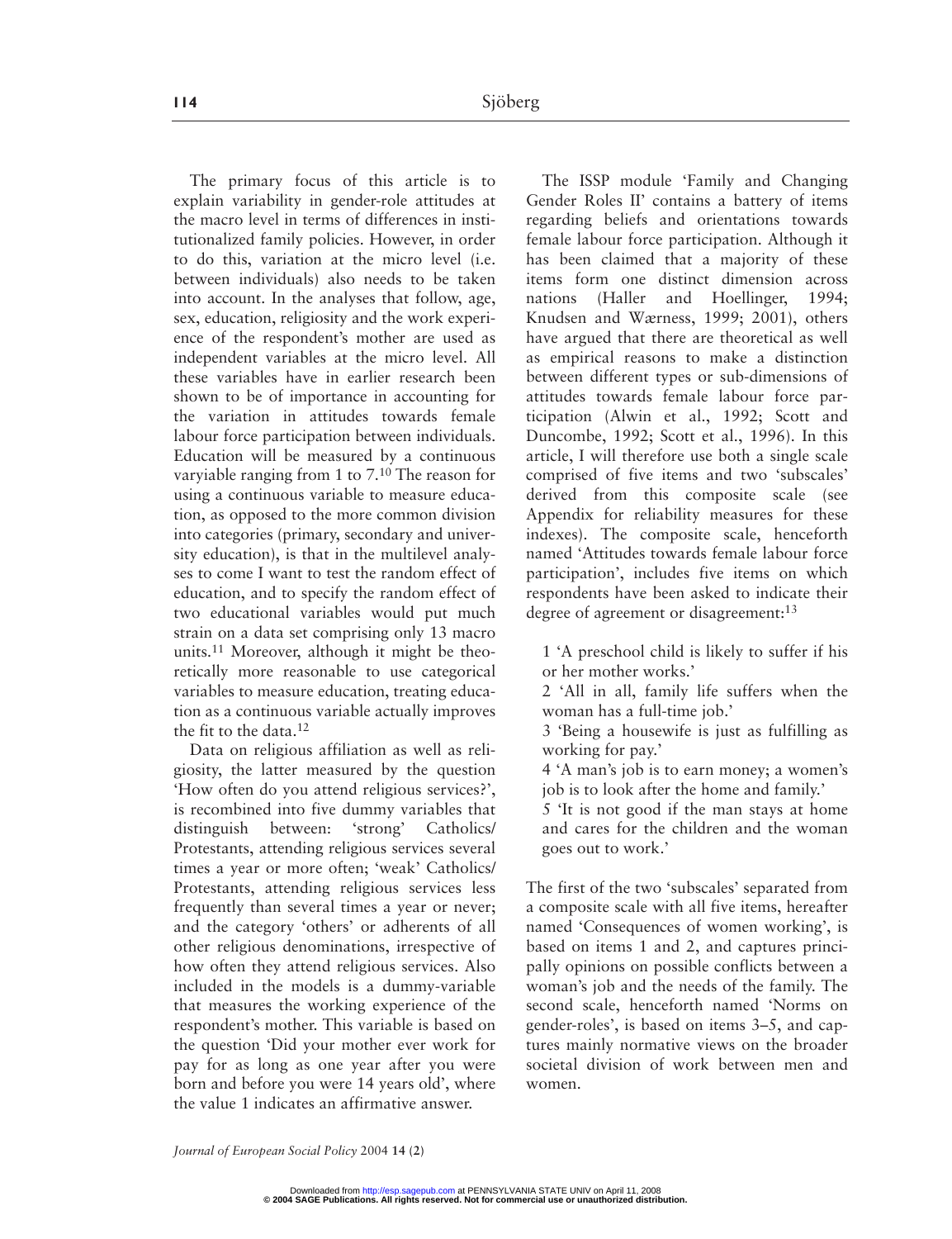### **Attitudes towards female labour force participation: empirical results**

The first step of the multivariate analysis involves the estimation of a series of random intercept models, in which the regression lines of the macro units (i.e. countries) are allowed to have different intercepts but are forced to have the same slopes (Table 1). The dependent variable in these models is the 'Attitudes towards female labour force participation' index (i.e. the composite attitude scale). However, none of the effects on the micro level is altered to any significant degree by whether these models are estimated using either of the two 'subindexes' of the broadest composite scale on attitudes to women's labour.

First an 'empty model' (i.e. a model without any explanatory variables) was estimated, and to this model the micro-level variables were

subsequently added. All the coefficients of these variables have the expected sign: women have a significantly higher coefficient than men; respondents with a mother who has worked have a significantly higher coefficient than respondents whose mother stayed at home; level of educational attainment has a significantly positive effect; and age has a significantly negative effect. Interesting to note is that the respective effects of being a 'strong' Catholic and a 'strong' Protestant are both negative, and of roughly equal size, whereas the effects of being a 'weak' Catholic or Protestant are not significant. This might be seen as a confirmation of the earlier notion that Catholic and Protestant thinking has, at least partly, shared the basic traditional ideal of family life. The fit of the models (as measured by the log likelihood-value) significantly increases as these individual-level predictors

**Table 1** Micro-level determinants of attitudes towards female labour force participation (t-values within parentheses)

|                                            | Model 1     | Model 2     | Model 3     | Model 4     | Model 5     | Model 6     |
|--------------------------------------------|-------------|-------------|-------------|-------------|-------------|-------------|
| Constant                                   | $15.490***$ | $17.584***$ | $17.902***$ | $17.303***$ | $13.857***$ | $13.756***$ |
|                                            | (40.062)    | (46.683)    | (50.618)    | (48.145)    | (43.639)    | (29.313)    |
| Sex                                        |             | $0.828***$  | $0.875***$  | $0.870***$  | $0.966***$  | $0.979***$  |
| $(Men = ref.)$                             |             | (14.149)    | (14.693)    | (14.960)    | (16.979)    | (17.236)    |
| Age                                        |             | $-0.092***$ | $-0.088***$ | $-0.081***$ | $-0.070**$  | $-0.070***$ |
|                                            |             | (51.556)    | (47.769)    | (43.169)    | (37.265)    | (37.090)    |
| Religion<br>Strong Catholic                |             |             | $-1.023***$ | $-0.951***$ | $-0.784***$ | $-0.744***$ |
| $\text{(other = ref.)}$                    |             |             | (9.764)     | (9.113)     | (7.688)     | (7.304)     |
| Weak Catholic                              |             |             | $-0.349**$  | $-0.291*$   | $-0.076$    | $-0.044$    |
|                                            |             |             | (2.819)     | (2.497)     | (0.498)     | (0.382)     |
| <b>Strong Protestant</b>                   |             | $-0.842***$ | $-0.776***$ | $-0.744***$ | $-0.727***$ |             |
|                                            |             |             | (8.228)     | (7.609)     | (7.476)     | (7.315)     |
| Weak Protestant                            |             |             | $-0.095$    | $-0.076$    | 0.134       | 0.147       |
|                                            |             |             | (0.978)     | (0.781)     | (1.410)     | (1.547)     |
| Mother working                             |             |             |             | $0.840***$  | $0.831***$  | $0.826***$  |
| $(no = ref.)$                              |             |             | (13.433)    | (13.592)    | (13.545)    |             |
| Education                                  |             |             |             |             | $-0.646***$ | $-0.667***$ |
|                                            |             |             |             |             | (28.166)    | (9.479)     |
| 16.935<br>Level-1 variance                 |             | 14.434      | 14.304      | 14.149      | 13.505      |             |
| Level-2 variance<br>1.929                  |             | 1.787       | 1.537       | 1.565       | 1.007       |             |
| Intra-class correlation<br>coeff. $(*100)$ | 10.2        | 11.0        | 9.7         | 9.9         | 6.9         |             |
| Deviance                                   | 93532.4     | 90898.4     | 90747.3     | 90567.8     | 89794.1     | 89710.8     |

*Notes*: \*= significant at 0.05 level, \*\*= significant at 0.01 level, \*\*\*= significant at 0.01 level.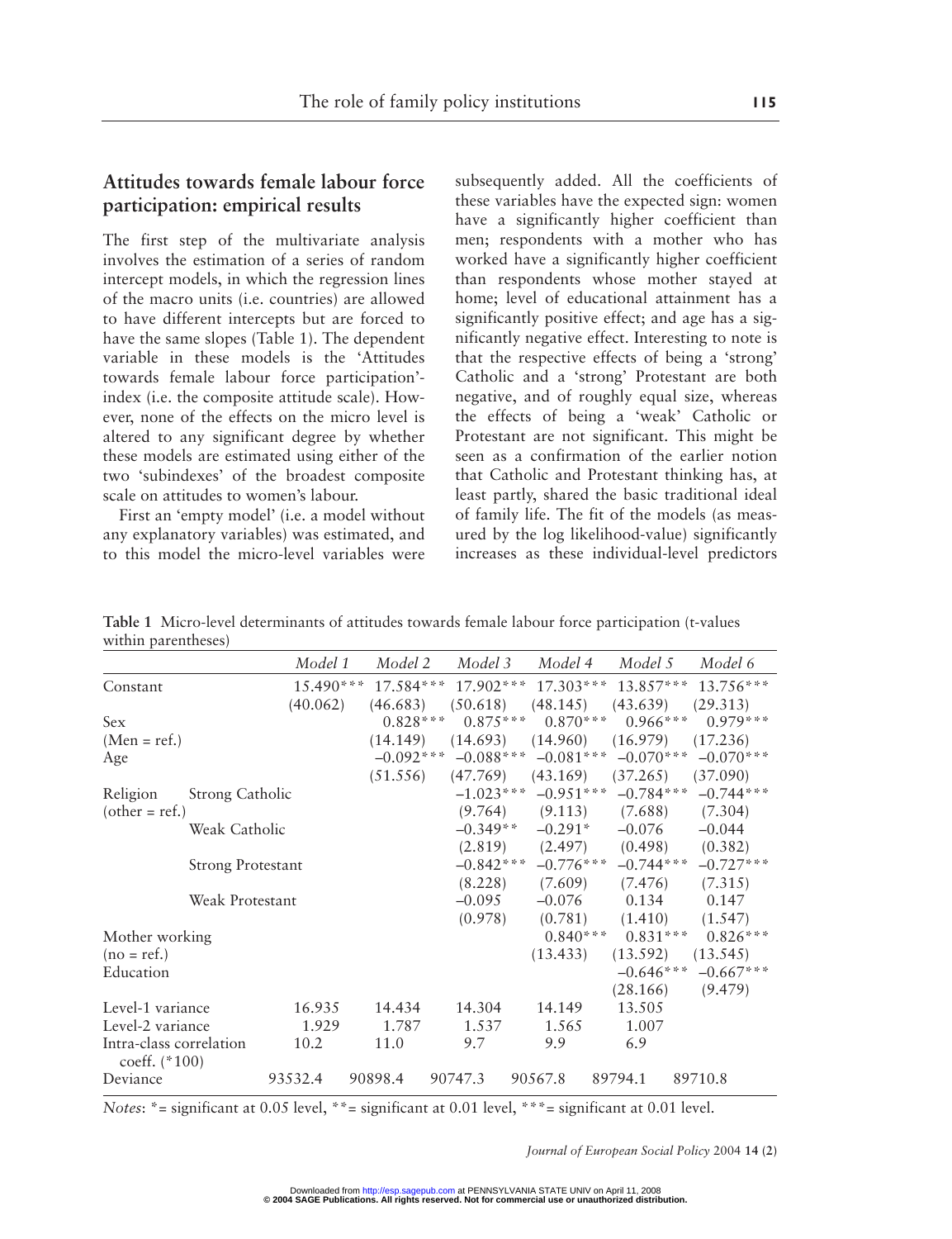|                                                                    |                   | 'Attitudes towards female<br>labour force part.'-index |                     |                     | working'-index    | Consequences of women     | 'Norms on gender-<br>roles'-index |                   |                    |
|--------------------------------------------------------------------|-------------------|--------------------------------------------------------|---------------------|---------------------|-------------------|---------------------------|-----------------------------------|-------------------|--------------------|
| Degree of general<br>family support                                | $-0.24$<br>(1.91) |                                                        | $-0.32**$<br>(3.82) | $-0.18**$<br>(3.34) |                   | $-0.21***-0.05$<br>(4.73) | (0.53)                            |                   | $-0.13$<br>(1.82)  |
| Degree of dual-<br>earner support                                  |                   | $0.32*$<br>(2.34)                                      | $0.41**$<br>(4.11)  |                     | 0.12<br>(1.48)    | $0.16*$<br>(3.22)         |                                   | $0.25*$<br>(2.65) | $0.30**$<br>(3.42) |
| Female labour<br>force participation                               | 0.03<br>(1.08)    | $-0.02$<br>(0.51)                                      | $-0.02$<br>(0.90)   | 0.02<br>(1.21)      | $-0.01$<br>(0.17) | $-0.01$<br>(0.50)         | 0.02<br>(0.75)                    | $-0.02$<br>(0.70) | $-0.02$<br>(0.88)  |
| Change in deviance <sup>a</sup><br>Only family-policy<br>variables | 2.48              | 4.89*                                                  | $13.52**$           | $7.09**$            | 2.34              | $15.42***$                | 0.16                              | $5.40*$           | $7.63*$            |
| Full model                                                         | 3.56              | 5.14                                                   | $14.29**$           | 8.47*               | 2.37              | $15.66**$                 | 0.69                              | 5.87              | 8.38*              |

**Table 2** Macro-level determinants of different aspects of attitudes towards female labour force participation (t-values parentheses)

*Notes*:  $*$  = significant at 0.05 level,  $*$  = significant at 0.01 level,  $*$   $*$  = significant at 0.001 level.

a Compared to model without macro-level variables (Model 6 in Table 1).

are added step by step.<sup>14</sup> The country-level variance, as measured by the intra-class correlation coefficient, is around 10 percent in the 'empty model', indicating that there is substantial variation between countries as regards attitudes towards female labour force participation.15 The intra-class correlation coefficient does not undergo any more substantial decrease (from around 10 to around 7 percent) until educational attainment is controlled for.

The multilevel framework also allows testing whether the effect of micro-level variables differs between countries, by (in addition to random intercepts) also estimating random slopes (i.e. allowing the effects of the micro-level variables to differ between countries). Initially, all the micro-level variables were allowed to have random slopes. The variable for which permitting a random slope improves model fit the most is educational attainment.<sup>16</sup> Thus, there seems to be some empirical evidence to suggest that the effect of the respondent's educational attainment differs according to national context.

In the second step of the analysis, the macro-level variables measuring the two dimensions of institutionalized family policies was added to the final micro-level model (Model 6, with educational attainment assigned a random effect), both separately and together in the same model (Table 2). In addition, all models control for the rate of female labour force participation. These analyses were performed on the index used in the micro-level analyses ('Attitudes towards female labour force participation'-index) as well as the two 'subdimensions' that were extracted from this composite index ('Consequences of women working'-index and 'Norms on gender-roles'-index).

With the 'Attitudes towards female labour force participation'-index used as the dependent variable, both macro-level variables have coefficients with the expected sign. The degree of support to a dual-earner family has a positive effect on attitudes towards female labour force participation, while the degree of support to a nuclear, single-earner family has a negative effect on these attitudes. However, only the macro-level variable that measures support to a dual-earner family is significant, also in terms of the improvement of the models' fit to the data. When both measures of institutionalized family policies are included in the same model, they are both significant and there is a highly significant improvement of the models' fit to the data.17 The intra-class correlation coefficient for Model 5 (with education assigned a fixed effect) was 6.9. The comparable intra-class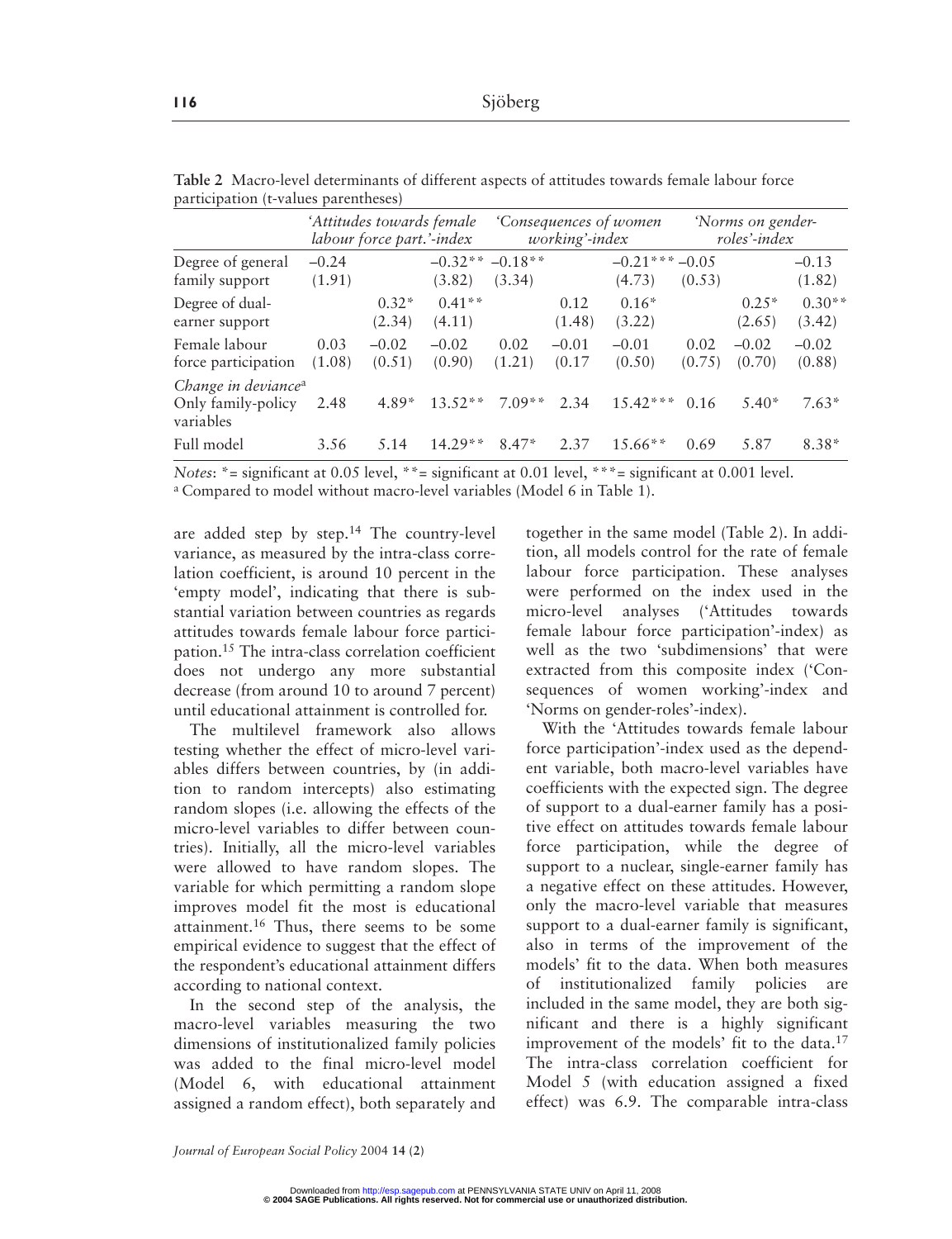coefficient for this model, which includes both macro-level measures of institutionalized family policies, is 2.2 (not shown). Thus, the variance in gender-role attitudes between countries is reduced by over 300 percent when these two macro-level variables are included in the model.

When the two 'subdimensions' of genderrole attitudes are used as dependent variables, an interesting pattern emerges. The degree of general family support has a significant negative effect on attitudes measured by the 'Consequences of women working'-index, and the inclusion of this variable also significantly improves the model's fit to the data. However, this variable has no significant effect on the 'Norms on gender-roles'-index. For the macrolevel variable that measures the degree of support to a dual-earner family, the situation is largely reversed: its effect is mainly on the 'Norms on gender-roles'-index, whereas its effect on the 'Consequences of women working'-index is only present in the model where both macro-level variables are included.18 Thus, the decomposition of the dependent variable into different attitudinal dimensions produces a more complex picture of the effect of the macro-level variables. Whereas the degree of support to a singleearner family primarily seems to affect attitudes relating to the family and child-welfare consequences of women's paid work, the degree of support to a dual-earner family seems principally to influence attitudes relating to the societal division of labour between men and women.19 Also important to note is the fact that the macro-level variable measuring female labour force participation rate has no significant effect on gender-role attitudes in any of the models.20

The final analysis addresses the question of whether the effect of educational attainment differs in accordance with the contextual factors that may adhere in institutionalized family policies. To recapitulate, our hypothesis stated that educational attainment would interact with institutionalized family policies insofar as dual-earner policies strengthen the

effect of education. This interaction effect would be especially strong for respondents with low levels of educational attainment. It has already been demonstrated that the random effect of educational attainment is significant, thus indicating that the effect of respondents' educational attainment on attitudes towards female labour force participation differs across national contexts. The question, then, is to what degree institutionalized family policies capture these differences in national contexts.

To test this hypothesis, nine cross-level interaction variables between different levels of support for a dual-earner family (low, medium and high) and different levels of educational attainment (primary, secondary and university education) were constructed, where the interaction variable between primary education and low levels of support for a dualearner family was used as reference category in subsequent analyses. In this categorization of countries, Sweden, Norway, the Netherlands, Canada and Great Britain are defined as having high levels of dual-earner support; Italy, Germany, Austria and Australia as having medium levels of dual-earner support; and Ireland, New Zealand, Japan and the USA as having low levels of dual-earner support. Countries defined as having low levels of support for a dual-earner family have an average of –1.36 on the index measuring this dimension of family policy. The corresponding average for medium levels of dualearner support is –0.78 and for high levels of dual-earner support 1.53. As expected, there is also a curvilinear relationship between this dimension and the other family policy dimension, indicating support for a single-earner family: countries defined as having low levels of dual-earner support also have the lowest average  $(-1.48)$  on the index measuring support for a single-earner family, whereas countries defined as having medium levels of dual-earner support have the highest value (1.28) on this index. Countries with high levels of dual-earner support fall somewhere in between with an average of –0.07 on the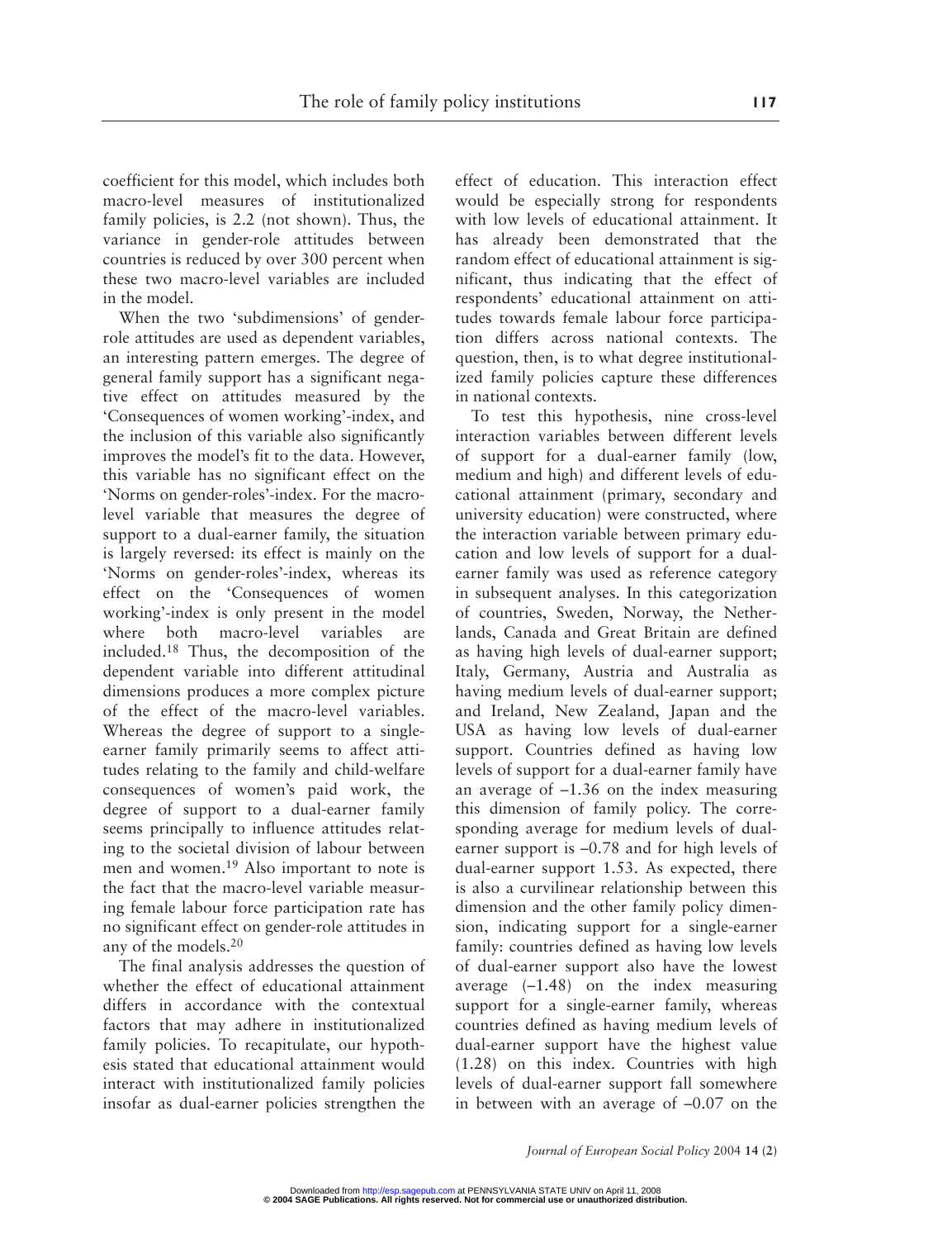| Level of dual-earner support              |                                  |         | Level of education | Unstandardized<br>beta-coefficients |
|-------------------------------------------|----------------------------------|---------|--------------------|-------------------------------------|
| Low                                       |                                  | Primary |                    | ref.                                |
| Low                                       |                                  |         | Secondary          | 0.021                               |
|                                           |                                  |         |                    | (0.934)                             |
| Low                                       |                                  |         | University         | 0.793                               |
|                                           |                                  |         |                    | (1.946)                             |
|                                           | Medium                           | Primary |                    | $-0.322$                            |
|                                           |                                  |         |                    | (0.667)                             |
|                                           | Medium                           |         | Secondary          | 0.259                               |
|                                           |                                  |         |                    | (0.558)                             |
|                                           | Medium                           |         | University         | 0.426                               |
|                                           |                                  |         |                    | (0.836)                             |
|                                           | High                             | Primary |                    | $2.287***$                          |
|                                           |                                  |         |                    | (4.405)                             |
|                                           | High                             |         | Secondary          | $1.779***$                          |
|                                           |                                  |         |                    | (3.634)                             |
|                                           | High                             |         | University         | $1.336*$                            |
|                                           |                                  |         |                    | (2.549)                             |
| Deviance<br>Change in deviance from model |                                  |         |                    | 89676.9                             |
|                                           | without cross-level interactions |         |                    | $33.4***$                           |

**Table 3** The effect of cross-level interaction variables between education and degree of support to a dual-earner family on attitudes towards female labour force participation (t-values within parentheses)

*Notes*: \*= significant at 0.05 level, \*\*= significant at 0.01 level, \*\*\*= significant at 0.01 level.

index measuring support for a single-earner family.

These nine interaction variables were added to Model 5 (see Table 1). In Table 3, only the results for the model with 'Attitudes towards female labour force participation'-index as the dependent variable are displayed. Possible differences in the results when the two other indexes are used as dependent variables will be commented upon in the text.

These results seem to support the hypothesis that there is a (cross-level) interaction effect between levels of support for a dual-earner family and educational attainment, and that this interaction effect is especially strong for low levels of educational attainment. The (positive) effect of a given level of educational attainment is stronger in countries characterized by comparatively high levels of support for a dual-earner family. In these countries, all three levels of educational attainment have a positive coefficient (as compared to the reference category), with the coefficients for both primary and secondary education being significant at the 0.1 percent level and the coefficient for university education being significant at the 5 percent level. Furthermore, in countries characterized by having high levels of dual-earner support, the (positive) coefficient of primary education is larger than the (positive) coefficient of both secondary and university education. This suggests that the (cross-level) interaction effect between high levels of dualearner support and education is especially strong for respondents with low levels of educational attainment. None of the other interaction effects (i.e. between low and medium levels of dual-earner support and different levels of educational attainment) is significantly different from the reference category.21

It can be argued that the hypothesis being tested in Table 3, that institutionalized family policies will influence how individuals perceive that they can take advantage of the

**© 2004 SAGE Publications. All rights reserved. Not for commercial use or unauthorized distribution.** Downloaded from<http://esp.sagepub.com>at PENNSYLVANIA STATE UNIV on April 11, 2008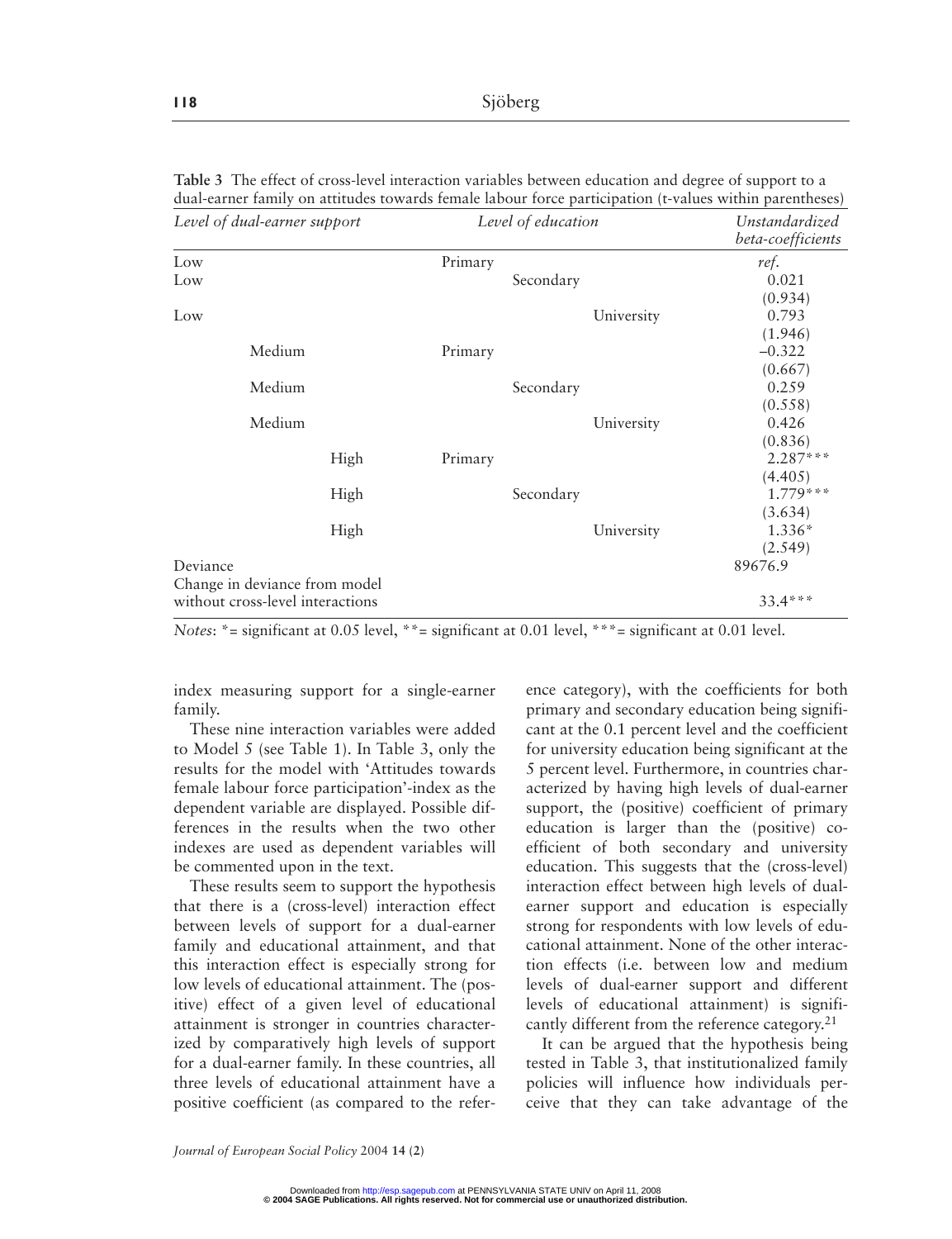options and alternatives open to them, first and foremost applies to women. The same model as the one reported in Table 3 was therefore estimated on a sample consisting of only women, with almost identical results: both primary and secondary education in countries defined as having a high level of dual-earner support have a positive and significant effect (with primary education having a larger coefficient that secondary education). However, in this model the effect of university education in these countries is not significant.

In a sample of only 13 countries, the way in which countries are grouped into categories (in this case low, medium and high levels of support for a dual-earner family) when creating these kind of cross-level interactions can potentially have substantial effects on the results. A series of sensitivity tests regarding the effect of the grouping of countries was therefore performed. These tests indicate that the results reported in Table 3 are not sensitive to the way in which countries are grouped in levels of support for a dual-earner family.22

#### **Conclusions**

Family policy institutions affect both the possible ways in which individuals can pursue their private lives and how they look upon the 'proper' role of both women and men in society. This makes such institutions a 'prime explanatory candidate' in accounting for cross-national variation in gender-role attitudes. The results in this article largely confirm this view. Family policy institutions, as they are conceived of in this article, seem to contribute significantly to understanding cross-national variation in gender-role attitudes. Respondents in countries where family policies are directed towards the support of a dual-earner family have significantly more positive attitudes towards female labour force participation, and there is also a significant cross-level interaction effect between levels of dual-earner support and education. This does not mean, however, that taking into account variation in family policy institutions is sufficient to reach a full understanding of how and why gender-role attitudes vary between countries. Future research into this area should concentrate upon how family policy institutions interact with other societal institutions to create the total environment in which people's actions are framed and their preferences and attitudes shaped.

A firm conclusion from earlier studies of gender-role attitudes is the importance of socio-economic factors (such as education) in accounting for individual-level variation in these attitudes. The results from this article indicate that these factors' impacts are modified by specific institutional contexts. This also underlines the importance of using statistical techniques that can take these contextual factors into account in a correct way. The results from this article also strongly suggest the need for treating attitudes as the multifaceted concept they really are, not least in a comparative perspective. In this article, this idea was incorporated in a rather modest way by decomposing the dependent variable into different attitude scales. Although this is a rather limited way of recognizing the complex nature of attitudes, the fruitfulness of the approach is clearly demonstrated in this article. By recognizing that individuals can hold at least partly contradictory attitudes, we can also recognize the complex link between the values and orientations individuals hold and the reality in which they live.

#### *Acknowledgements*

The author would like to thank Walter Korpi and Tommy Ferrarini, both at the Swedish Institute for Social Research, Stockholm University, for providing data on family policy institutions, two anonymous referees for helpful comments, and Eero Carrol for his proofreading.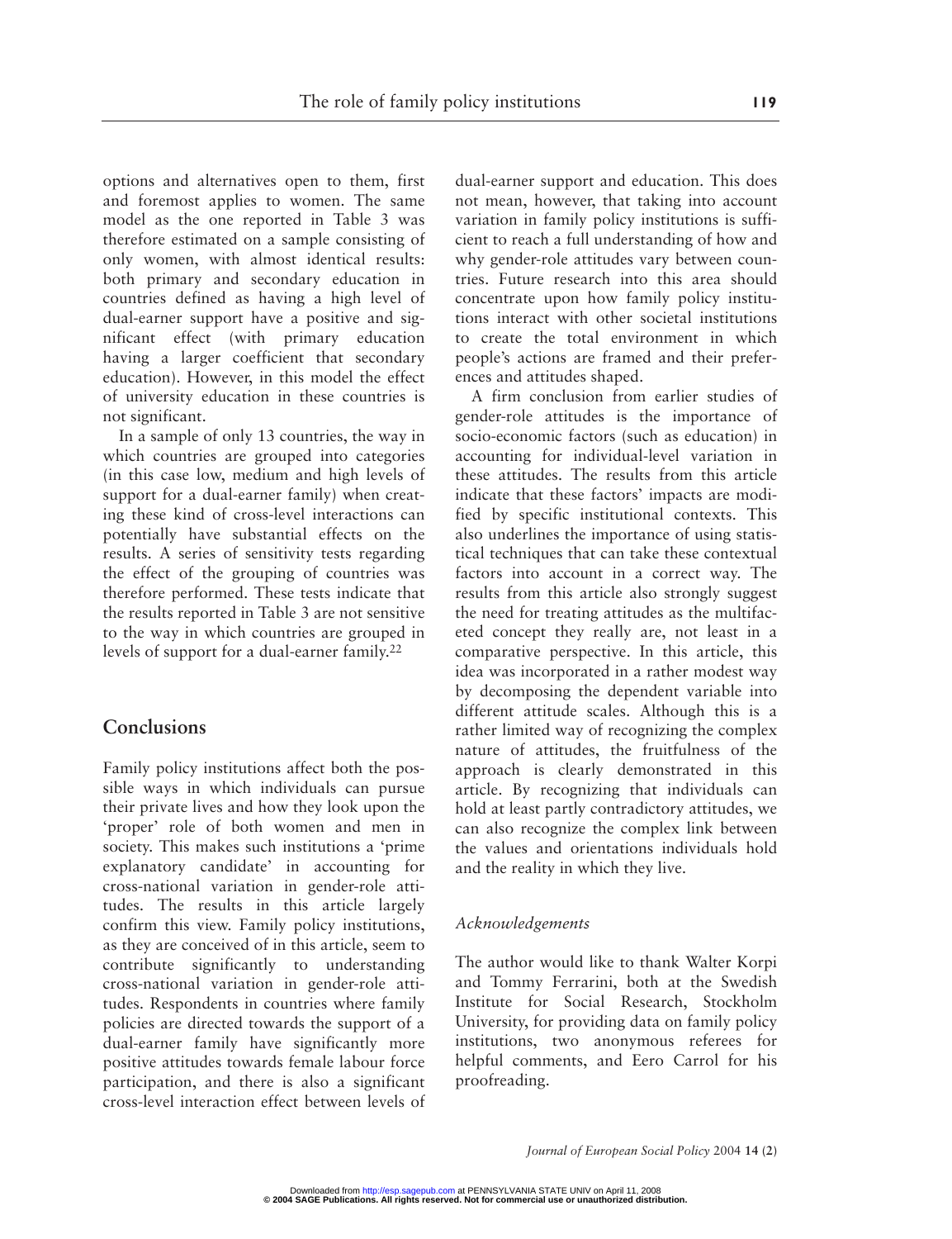#### *Notes*

- 1 The countries included in the analyses are Australia, Austria, Canada, Germany, Great Britain, Ireland, Italy, Japan, the Netherlands, New Zealand, Norway, Sweden, and the United States.
- 2 For an overview of gender-sensitive welfare state typologies, see Arts and Gelissen (2002). For a discussion and critique of Korpi (2000), see Hobson (2000), Quadagno (2000), Shalev (2000) and Shaver (2000).
- 3 This characterization of countries is almost identical to that of Korpi (2000). The only exception is Ireland, which Korpi (2000) characterizes as having a general family support model, albeit with low levels.
- 4 An alternative hypothesis would in this context be that the absence of institutional opportunities raises awareness of, and support for, gender equality. This would lead us to expect higher levels of support for egalitarian gender-roles in countries characterized by high levels of general family support, and also an interaction effect between educational attainment and levels of general family support.
- 5 Previous research gives no clear answer to this question. Although an effect of labour force participation on gender-role attitudes is commonly found, Haller and Hoellinger (1994: 104–5) conclude that 'women's labour force participation is by no means always caused by and does not always lead to more egalitarian views of genderroles'. Regarding the relationship between female labour force participation and type and extent of institutionalized family policies, Ferrarini (2003), using basically the same indicators of family policy models as those used in this article, finds no significant relationship, whereas Huber and Stephens (2000) find a significant effect of female labour force participation rate on the provision of welfare state services.
- 6 The ISSP-module contains questions on whether the respondent has worked full time, part time or stayed at home: (i) before having children; (ii) with preschool children; (iii) when the youngest child started school; (iv) when children left home. Since the definition of part time probably varies considerably between countries as well as between respondents within countries, these variables were transformed into dichotomous variables distinguishing between those who stayed at home and those who worked (part or full time) during different phases of the family life-cycle. At the micro level, items (ii) and (iii) are used to control for female labour force participation; item (i) shows very little crossnational variation and the use of item (iv) would

restrict the age-span of the sample too much). At the macro level, the variable measuring female labour force participation was constructed by aggregating these micro-level variables, measuring the proportion of women who worked (part or full time) during periods (ii)–(iv). This macrolevel variable has a correlation of 0.915 with the OECD figures on female labour force participation (measured as an average for the period 1976 to 1994).

- 7 See International Social Survey Programme (2003) for a description of how the weighting factor was calculated for each country.
- 8 The results from these models can be obtained from the author upon request.
- 9 For the multilevel analyses in this article the software program HLM (version 5.01) has been used.
- 10 The coding for this variable is:  $1 =$  none/still at school,  $2 =$  incomplete primary education,  $3 =$ completed primary education, 4 = incomplete secondary education,  $5 =$  completed secondary education, 6 = incomplete university education, 7 = completed university education.
- 11 The estimation of two random slopes (three levels of educational attainment minus a reference category) requires the estimation of an additional 5 parameters at the macro level (the variances of the two random slopes and the covariance's between the two random slopes with each other and with the random intercept), whereas treating education as a continuous variable requires the estimation of only 2 additional parameters at the macro level (the variance of the random slope and the covariance between the random slope and the random intercept).
- 12 However, there are no differences in the sign or significance of the micro-level variables between models where education has been specified as a continuous or as a categorical variable.
- 13 The answers to the questions included in this index have five options ('strongly agree', 'agree', 'neither agree or disagree', 'disagree', and 'strongly disagree') and were recoded so that the highest value (5) on each question indicates a more liberal stance on gender-role issues.
- 14 The improvement in a model's fit to the data can be assessed by the deviance test, where the deviance of a model is defined as minus twice the natural logarithm of the likelihood. The difference in deviance between two models can be used as a test statistic having a chi-squared distribution with the difference in the numbers of parameters between the models as degrees of freedom (Snijders and Bosker, 1999: 89).
- 15 The intra-class correlation coefficient is calculated by dividing the variance at the higher level (in this case between countries) with the sum of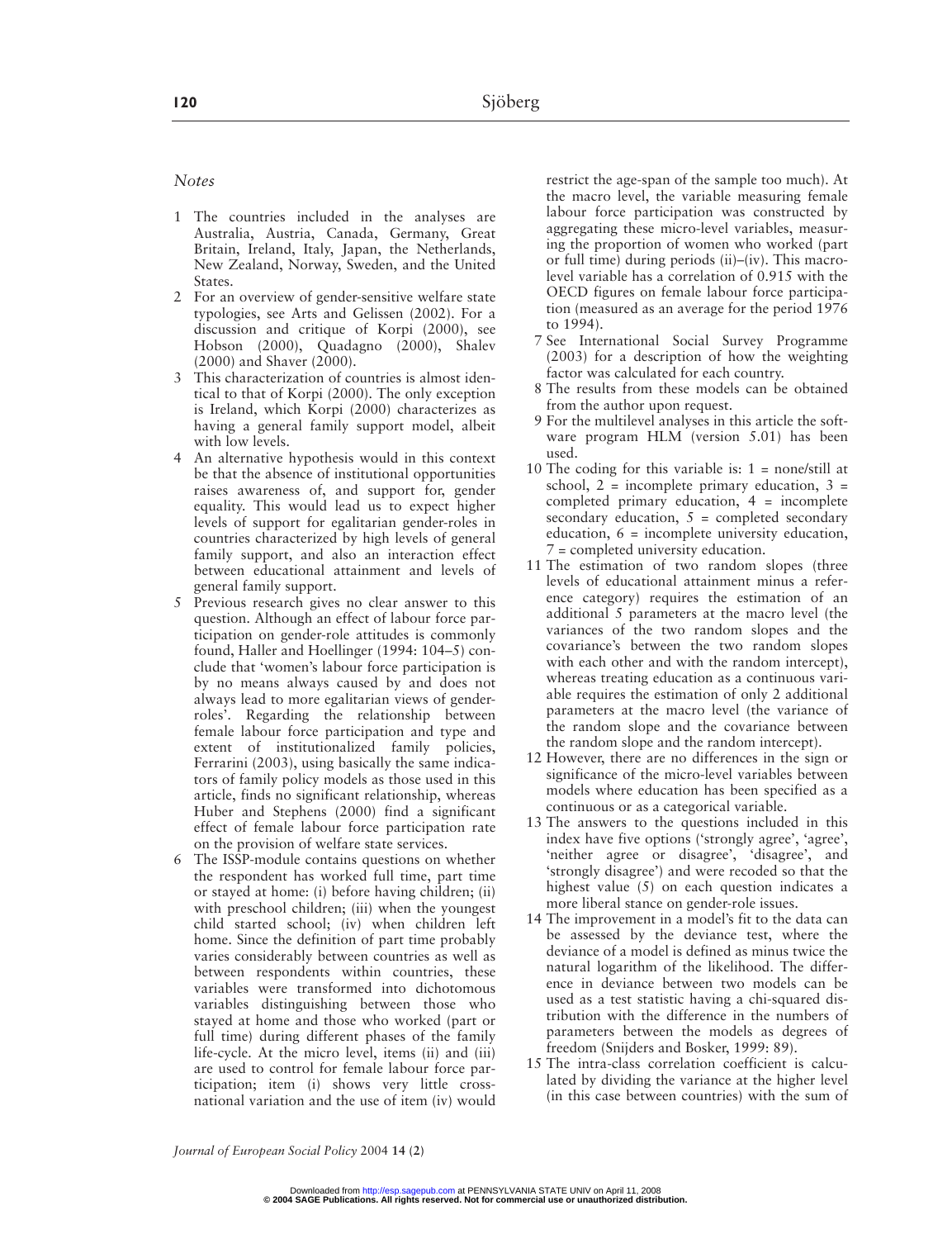the variance at the higher level and the variance at the lower level (in this case between individuals within countries).

- 16 For age, the improvement in deviance for the model with a random slope is 78.7, which is highly significant with 2 degrees of freedom. This supports the notion put forward by Knudsen and Wærness (2001) that the effect of age differs between national contexts, although their conclusion was based on only three countries (Sweden, Norway, and Great Britain). None of the models where the other micro-level predictors in Model 4 was allowed to have random slopes underwent any significant improvement in deviance.
- 17 The colinearity between these two macro-level variables is modest, with a correlation of 0.17.
- 18 In a sample of only 13 countries, the results can potentially be very sensitive to influential cases (countries) at the macro level. To test for this, dummy variables representing countries were included one at a time in the models in Table 2. In none of these models did the results in Table 2 change (no coefficient changed sign and no significant effect lost its significance). The results from these sensitivity tests can be obtained from the author upon request.
- 19 The only significant difference between the results presented in Table 2 and the results from the same models run on a sample consisting of only women, is that the effect of the level of dual-earner support becomes even more significant (from significant on the 5 percent level to significant on the 1 percent level) in the model with 'Consequences of women working'-index as dependent variable and both macro-level variables measuring family policy institutions are included in the same model.
- 20 The variable that measures female labour force participation rate is not significant when it is the only macro-level variable in the model. When variables measuring whether the respondent worked with pre-school children and when the youngest child started school (see Note 6) are included in the model, these micro-level variables have a highly significant positive effect in all three models (i.e. with the three different dependent variables), but the inclusion of these variables in the models reported in Table 2 does not change the effect of the macro-level variables measuring family policy models.
- 21 Separate analyses of the two 'subindexes' confirm the results reported in Table 3. For the 'Norms on gender-roles'-index, the results are identical to the results obtained from the composite index. For the 'Consequences of women working'-index, the only differences (as compared to the results reported in Table 3) are that

the interaction effect between primary education and medium levels of dual-earner support is significantly negative, while the interaction effect between high levels of dual-earner support and university education is not significant (although positive).

22 The first series of tests involved changing the size of each category by adding or subtracting a single country. These models had the same pattern of effects as the model in Table 3, with all three educational levels having a significantly larger effect in countries defined as having high levels of dual-earner support, with primary education having the largest effect, followed by secondary education. The only significant difference was that in some of these models, secondary and university education in countries characterized as having low levels of support for a dual-earner family also had a small positive effect. A number of models were also tried with only Norway and Sweden characterized as having high levels of dual-earner support, where the borders between medium and low levels of dual-earner support were defined differently. Furthermore, these models had the same effects patterns as the model in Table 3. The results from these sensitivity tests can be obtained from the author upon request.

#### *References*

- Alwin, D., Braun, M. and Scott, J. (1992) 'The Separation of Work and Family: Attitudes Towards Female Labour Force Participation in Germany, Great Britain and the United States', *European Sociological Review* 8 (1): 13–36.
- Arts, W. and Gelissen, J. (2002) 'Three Worlds of Welfare Capitalism or More? A State-of-the-art Report', *Journal of European Social Policy* 12  $(2): 137 - 58.$
- Becker, J. W., Davies, P. E. and Mohler, P. P. (eds) (1990) *Attitudes to Inequality and the Role of Government.* Rijswiik: Sociaal en Cultureel Planbureau.
- Borchorst, A. (1994) 'Welfare State Regimes, Women's Interests and the EC', in D. Sainsbury (ed.) *Gendering Welfare States*. London: Sage.
- Cherlin, A. and Walters, P. B. (1981) 'Trends in United States Men's and Women's Sex-role Attitudes: 1972 to 1978', *American Sociological Review* 46 (4): 453–60.
- Dahlström, E. (1989) 'Theories and Ideologies of Family Functions, Gender Relations and Human Reproduction', in K. Boh, M. Bak, C. Clason, M. Pankratova, J. Qvortrup, G. B. Sgritta and K. Wareness (eds) *Changing Patterns of European Family Life*. London: Routledge.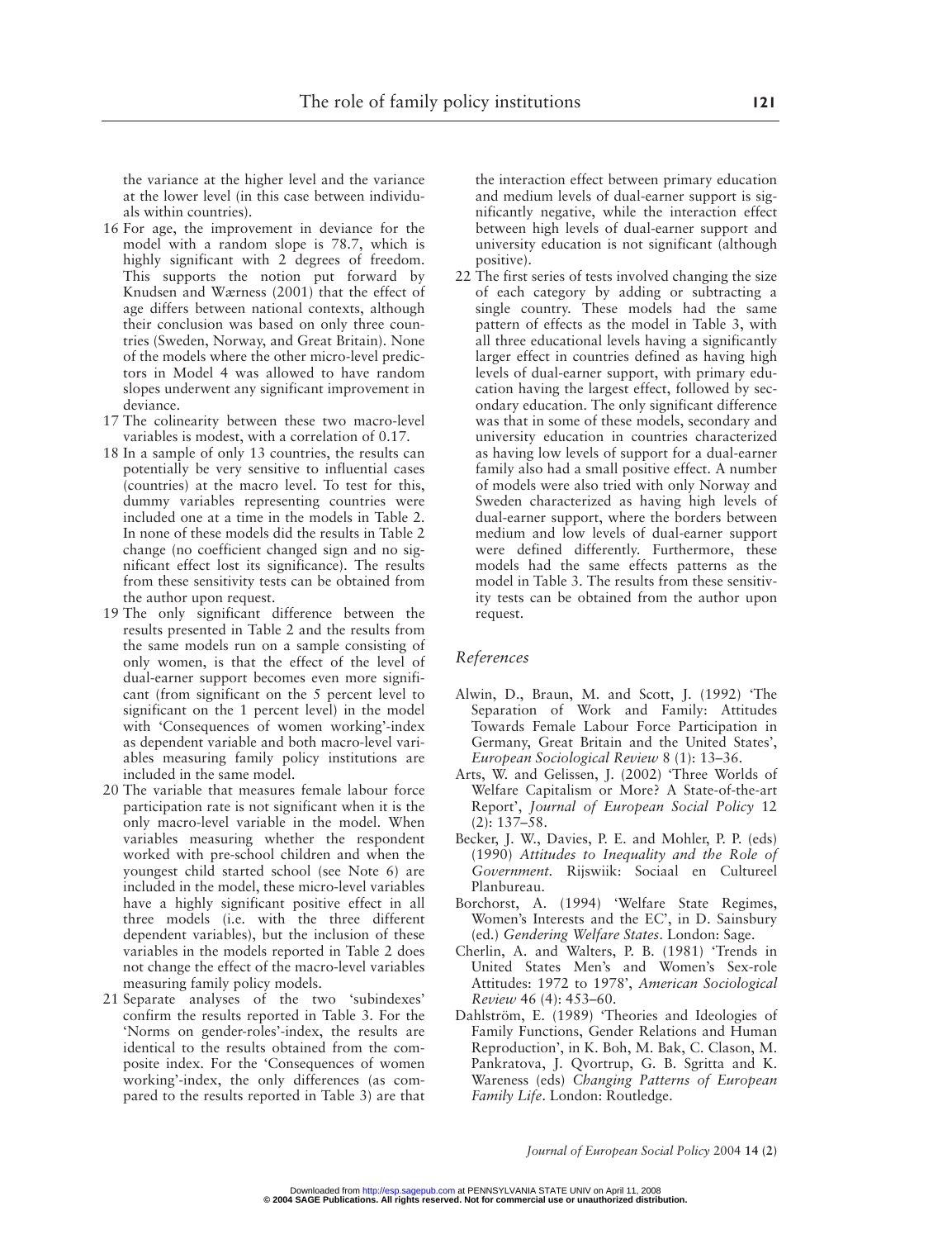- Davis, J. A. and Jowell, R. (1989) 'Measuring National Differences: an Introduction to the International Social Survey Programme (ISSP)', in R. Jowell, S. Witherspoon and L. Brook (eds) *British Social Attitudes: Special International Report*. Aldershot: Gower.
- Davis, K. and van den Oever, P. (1982) 'Demographic Foundations of New Sex Roles', *Population and Development Review* 8 (3): 495–511.
- Dex, S. (1988) *Women's Attitudes Towards Work.* London: Macmillan.
- Ester, P., Halman, L. and de Moor, R. (1994) *The Individualizing Society. Value Change in Europe and North America.* Tilburg: Tilburg University Press.
- Ferrarini, T. (2003) *Parental Leave Institutions in Eighteen Post-war Welfare States*. Swedish Institute for Social Research, dissertation series No. 58. Stockholm: Swedish Institute for Social Research.
- Gerson, K. (1986) 'Emerging Social Divisions Among Women: Implications for Welfare State Politics', *Politics and Society* 15 (2): 213–21.
- Hall, C. (1979) 'The Early Formation of Victorian Domestic Ideology', in S. Burman (ed.) *Fit Work for Women*. London: Croom Helm.
- Haller, M. and Hoellinger, F. (1994) 'Female Employment and the Change of Gender Roles:<br>the Conflictual Relationship Between the Conflictual Relationship Between Participation and Attitudes in International Comparison', *International Sociology* 9 (1): 87–112.
- Haller, M. and Rosenmeyer, L. (1971) 'The Pluraldimensionality of Work Commitment', *Human Relations* 24: 501–18**.**
- Hamilton, R. (1984) *The Liberation of Women*. London: Allen & Unwin.
- Hobson, B. (2000) 'Agency, Identities, and Institutions', *Social Politics* 7 (2): 238–43.
- Huber, E. and Stephens, J. D. (2000) 'Partisan Governance, Women's Employment, and the Social Democratic Service State', *American Sociological Review* 65: 323–42.
- International Social Survey Programme (2003) http://www.issp.org/data.htm.
- Knudsen, K. and Wærness, K. (1999) 'Reactions to Global Processes of Change: Attitudes Towards Gender Roles and Marriage in Modern Nations',<br>Comparative Social Research (Family *Comparative Social* Research *Change: Practices, Policies, and Values)* 18: 161–96.
- Knudsen, K. and Wærness, K. (2001) 'National Context, Individual Characteristics and Attitudes on Mother's Employment: a Comparative Analysis of Great Britain, Sweden and Norway', *Acta Sociologica* 44: 67–79.
- Korpi, W. (2000) 'Faces of Inequality: Gender,

Class, and Patterns of Inequalities in Different Types of Welfare State', *Social Politics* 7 (2):  $127 - 91$ .

- Lu, Y-H. and Mason, K. O. (1988) 'Attitudes Toward Women's Familial Role: Changes in the United States 1977–1985', *Gender and Society* 2 (1): 39–57.
- March, J. and Olsen, J. P. (1984) 'The New Institutionalism: Organizational Factors in Political Life', *The American Political Science Review* 78 (3): 734–49.
- March, J. and Olsen, J. P. (1989) *Rediscovering Institutions: the Organizational Basis of Politics*. New York: Free Press.
- Mason, K. O., Czajka, J. L. and Arber, S. (1976) 'Change in U.S. Women's Sex Role Attitudes, 1964–1974', *American Sociological Review* 41 (4): 537–96.
- Morgan, C. S. and Walker, A. J. (1983) 'Predicting Sex-role Attitudes', *Social Psychology Quarterly* 46 (2): 148–51.
- Norris, P. (1987) *Politics and Sexual Equality*. Boulder, CO: Rienner.
- Quadagno, J. (2000) 'Another Face of Inequality: Racial and Ethnic Exclusion in the Welfare State', *Social Politics* 7 (2): 229–37.
- Rothstein, B. (1998) *Just Institutions Matter. The Moral and Political Logic of the Universal Welfare State*. Cambridge: Cambridge University Press.
- Schmidt, M. G. (1993) 'Gendered Labour Force Participation', in F. G. Castles (ed.) *Families of Nations. Patterns of Public Policy in Western Democracies*. Aldershot: Dartmouth Publishing Company Ltd.
- Scott, J. and Duncombe, J. (1992) 'Gender-role Attitudes in Britain and the USA', in S. Arber and N. Gilbert (eds) *Women and Working Lives*. New York: St Martin's Press.
- Scott, J., Alwin, D. F. and Braun, M. (1996) 'Generational Changes in Gender-role Attitudes: Britain in a Cross-national Perspective', *Sociology* 30 (3): 471–92.
- Scott, J., Braun, M. and Alwin, D. F. (1998) 'Partner, Parent, Worker: Family and Gender Roles', in R. Jowell, J. Curtice, A. Park, L. Brook, K. Thompson and C. Bryson (eds) *British – and European – Social Attitudes. The 15th Report*. Aldershot: Ashgate.
- Shalev, M. (2000) 'Class Meets Gender in Comparative Social Policy', *Social Politics* 7 (2): 220–8.
- Shaver, S. (2000) 'Inequalities, Regimes and Typologies', *Social Politics* 7 (2): 215–19.
- Sjöberg, O. (2000) *Duties in the Welfare State*. Swedish Institute for Social Research, dissertation series No. 42. Stockholm: Swedish Institute for Social Research.